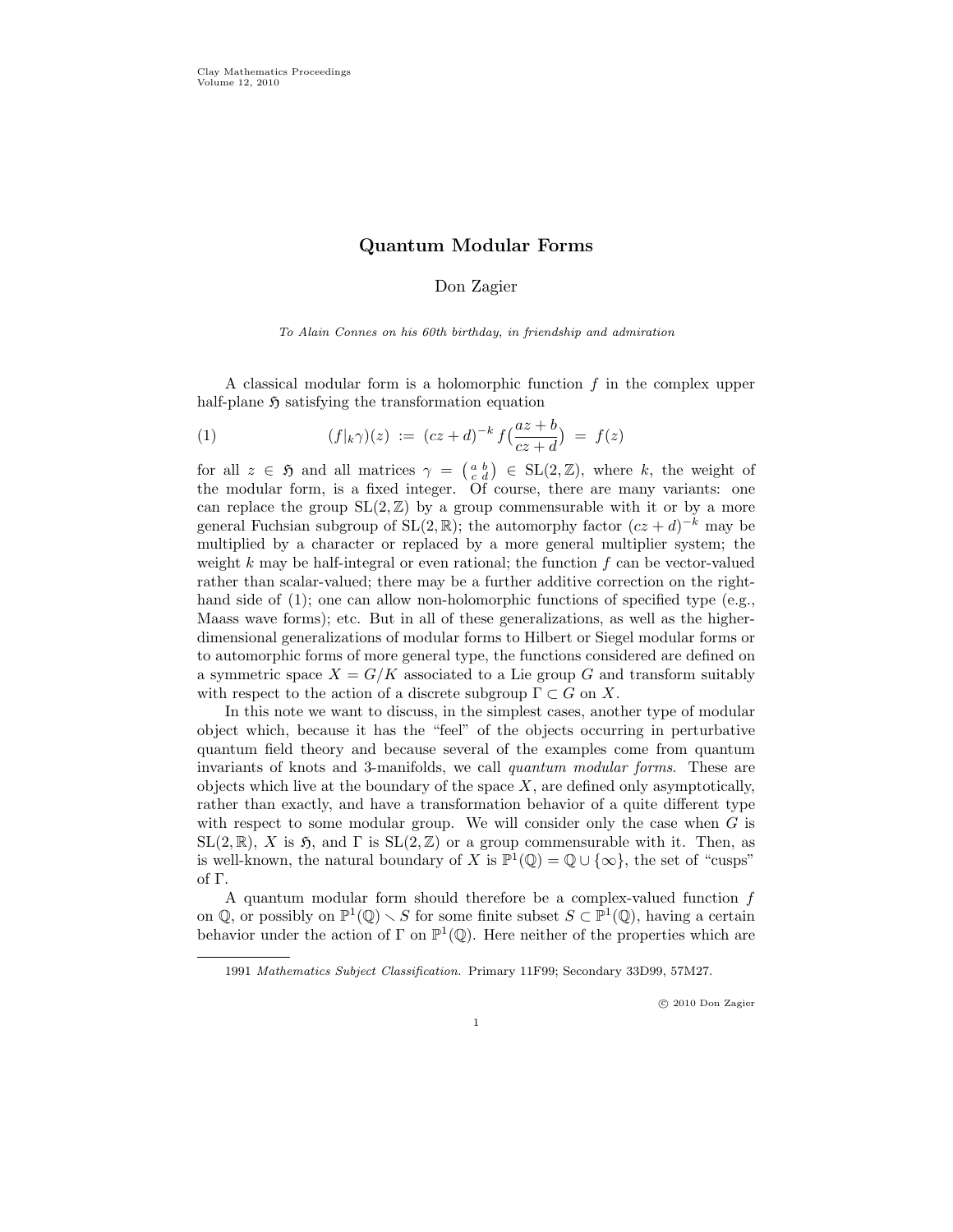required of classical modular forms—analyticity and Γ-covariance—are reasonable things to require: the former because  $\mathbb{P}^1(\mathbb{Q})$ , viewed as the set of cusps of the action on  $\Gamma$  on  $\mathfrak{H}$ , is naturally equipped only with the discrete topology, not with its induced topology as a subset of  $\mathbb{P}^1(\mathbb{R})$ , so that any requirement of continuity or analyticity is vacuous; and the latter because  $\Gamma$  acts on  $\mathbb{P}^1(\mathbb{Q})$  transitively or with only finitely many orbits, so that any requirement of Γ-covariance of a function on this set would lead to a trivial definition. So we do not demand either continuity/analyticity or modularity, but require instead that the failure of one precisely offsets the failure of the other. In other words, our quantum modular form should be a function  $f: \mathbb{Q} \to \mathbb{C}$  for which the function  $h_{\gamma}: \mathbb{Q} \setminus {\gamma^{-1}(\infty)} \to \mathbb{C}$  defined by

(2) 
$$
h_{\gamma}(x) = f(x) - (f|_{k}\gamma)(x)
$$

has some property of continuity or analyticity (now with respect to the real topology) for every element  $\gamma \in \Gamma$ . This is purposely a little vague, since examples coming from different sources have somewhat different properties, and we want to consider all of them as being quantum modular forms. For the sake of definiteness we will take as our canonical definition of a quantum modular form a function  $f: \mathbb{Q} \to \mathbb{C}$ for which the function  $h_{\gamma}$  defined by (2) extends to a real-analytic function on  $\mathbb{P}^1(\mathbb{R}) \setminus S_\gamma$ , where  $S_\gamma \subset \mathbb{P}^1(R)$  is a finite set (typically just  $\{\infty, \gamma^{-1}(\infty)\}\)$ , for each  $\gamma \in \Gamma$ . Notice that this property need only be checked for a set of generators of Γ, and hence for only finitely many elements, because its validity for  $\gamma_1$  and  $\gamma_2$ automatically implies its validity for  $\gamma_1\gamma_2$ . In fact, the function  $\gamma \mapsto h_\gamma$  is a cocycle on Γ (i.e., it satisfies  $h_{\gamma_1\gamma_2} = h_{\gamma_1}|_k\gamma_2 + h_{\gamma_2}$ ), so that any quantum modular form defines a cohomology class in the first cohomology group of Γ with coefficients in the space of piecewise analytic functions on  $\mathbb{P}^1(\mathbb{R})$  with the action  $h \mapsto h|_k \gamma$  of  $\Gamma$ .

The definition just given describes what one can call a *weak quantum modular* form. A strong quantum modular form—and most of our examples will belong to this category—is an object with a stronger (and more interesting) structure: it associates to each element of  $\mathbb Q$  a formal power series over  $\mathbb C$ , rather than just a complex number, with a correspondingly stronger requirement on its behavior under the action of Γ. To describe this, we write the power series in  $\mathbb{C}[[\varepsilon]]$  associated to  $x \in \mathbb{Q}$  as  $f(x + i\varepsilon)$  rather than, say,  $f_x(\varepsilon)$ , so that f is now defined in the union of (disjoint!) formal infinitesimal neighborhoods of all points  $x \in \mathbb{Q} \subset \mathbb{C}$ . Since the function  $h_{\gamma}$  in (2) was required to be real-analytic on the complement of a finite subset  $S_{\gamma}$  of  $\mathbb{P}^1(\mathbb{R})$ , it extends holomorphically to a neighborhood of  $\mathbb{P}^1(\mathbb{R}) \setminus S_{\gamma}$  in  $\mathbb{P}^1(\mathbb{C})$ , and in particular has a power series expansion (convergent in some disk of positive radius) around each point  $x \in \mathbb{Q}$ . Our stronger requirement is now that the equation

(3) 
$$
f(z) - (f|_{k}\gamma)(z) = h_{\gamma}(z) \qquad (\gamma \in \Gamma, \quad z \to x \in \mathbb{Q})
$$

holds as an identity between countable collections of formal power series.

Finally, there is a further property which holds for all the examples of strong quantum modular forms that we know, namely, that the formal function  $f(z)$  just described extends to an actual function  $f : (\mathbb{C} \setminus \mathbb{R}) \cup \mathbb{Q} \to \mathbb{C}$  that is analytic on  $\mathbb{C} \setminus \mathbb{R}$  and whose asymptotic expansion as one approaches any rational point  $x \in \mathbb{Q}$  vertically from above or below coincides to all orders with the formal power series  $f$  at  $x$ . (Here "analytic" can mean "holomorphic" or merely "real-analytic," depending on the example.) Of course such an extension, even if it exists, isn't canonical since it can be modified by adding an analytic function in  $5^{\pm}$  which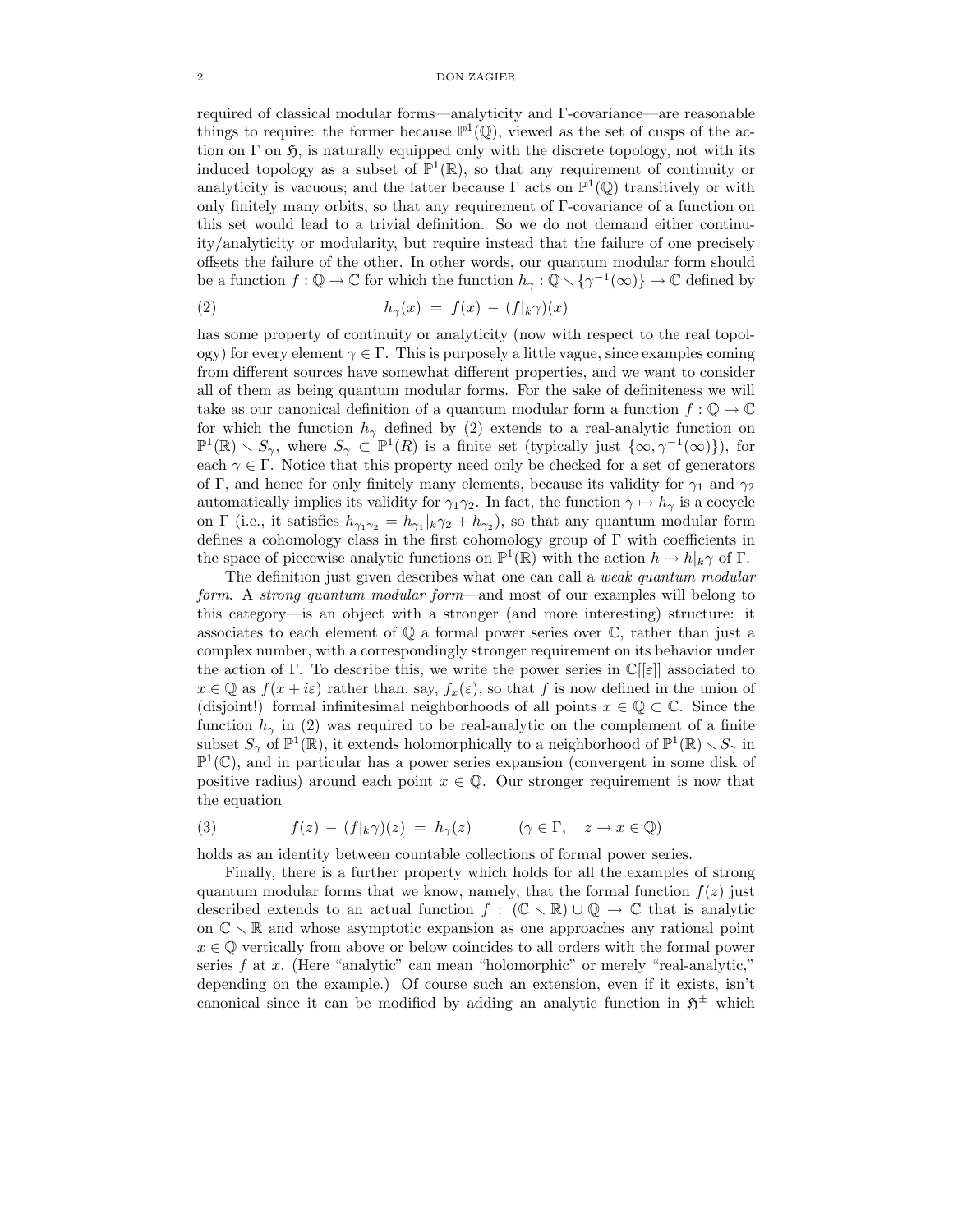vanishes to infinite order as one approaches any rational point, but in our examples there will often be a natural choice. One then gets a peculiar kind of object: an analytic function in the upper half-plane which "leaks" into the lower half-plane through the infinitely many "holes"  $\mathbb{Q} \subset \mathbb{R}$  in the real axis to another analytic function in  $\mathfrak{H}^-$  in such a way that the combined function on  $\mathfrak{H} \cup \mathbb{Q} \cup \mathfrak{H}^-$  is  $C^{\infty}$  on any vertical line passing through a rational point, or more generally on any smooth curve in  $\mathbb C$  which intersects  $\mathbb R$  only orthogonally and in rational points. The sheaf defined by functions of this type gives  $(\mathbb{C} \setminus \mathbb{R}) \cup \mathbb{Q}$  a bizarre "hybrid topology" in which it is a 1-dimensional complex manifold at all points outside of  $\mathbb Q$  and a kind of 1-dimensional real  $C^{\infty}$ -manifold at all points of  $\mathbb{Q}$ .

All of this sounds somewhat abstract. Let us turn for the rest of the paper to the examples, which are taken from a variety of fields: number theory, combinatorics (q-series) and, as already mentioned, quantum invariants of 3-manifolds and knots.

Example 0. We begin with a function which is is more of a prototype than a true example because it does not fit precisely into the scheme described above, but which is in the same spirit and is very familiar to number theorists. This is the classical Dedekind sum, defined on pairs of coprime integers  $(c, d)$  with  $c > 0$  by the formula

$$
s(d,c) = \sum_{0 < k < c} \left( \left( \frac{k}{c} \right) \right) \left( \left( \frac{kd}{c} \right) \right),
$$

where  $(\!(x)\!)$  denotes  $x - [x] - \frac{1}{2}$  for  $x \notin \mathbb{Z}$ . It satisfies the well-known identities

$$
s(d+c, c) = s(d, c), \quad s(-d, c) = -s(d, c), \quad s(d, c) + s(c, d) = \frac{c^2 + d^2 + 1 - 3cd}{12cd},
$$

which determine it completely. Hence the function  $S: \mathbb{Q} \to \mathbb{Q}$  defined by  $S(d/c) =$  $12s(d, c)$  satisfies the functional equations

$$
S(x) - S(x+1) = 0, \quad S(x) - S(-1/x) = x + \frac{1}{x} \pm 3 + \frac{1}{\text{Num}(x)\text{Den}(x)} \quad (x \le 0).
$$

If we ignore the last term, which is the reason why we said that this example does not quite fit in with our general scheme, then we see that we have precisely an example of the type of transformation property described above. (The reason for the anomaly is that this example is related to the Eisenstein series of weight 2 on  $SL(2,\mathbb{Z})$ , which is a quasimodular rather than a modular form.)

We mention that a function with quantum modular properties very similar to those of the Dedekind sum occurs in a recent preprint of Brian Conrey [5].

**Example 1.** We consider the following two  $q$ -hypergeometric functions, the first of which was given in Ramanujan's "Lost" Notebook and the second, its partner, discovered later:

$$
\sigma(q) = \sum_{n=0}^{\infty} \frac{q^{n(n+1)/2}}{(1+q)(1+q^2)\cdots(1+q^n)}
$$
  
=  $1+q-q^2+2q^3-2q^4+q^5+q^7-2q^8+\cdots,$   

$$
\sigma^*(q) = 2\sum_{n=1}^{\infty} \frac{(-1)^n q^{n^2}}{(1-q)(1-q^3)\cdots(1-q^{2n-1})}
$$
  
=  $-2q-2q^2-2q^3+2q^7+2q^8+2q^{10}+\cdots.$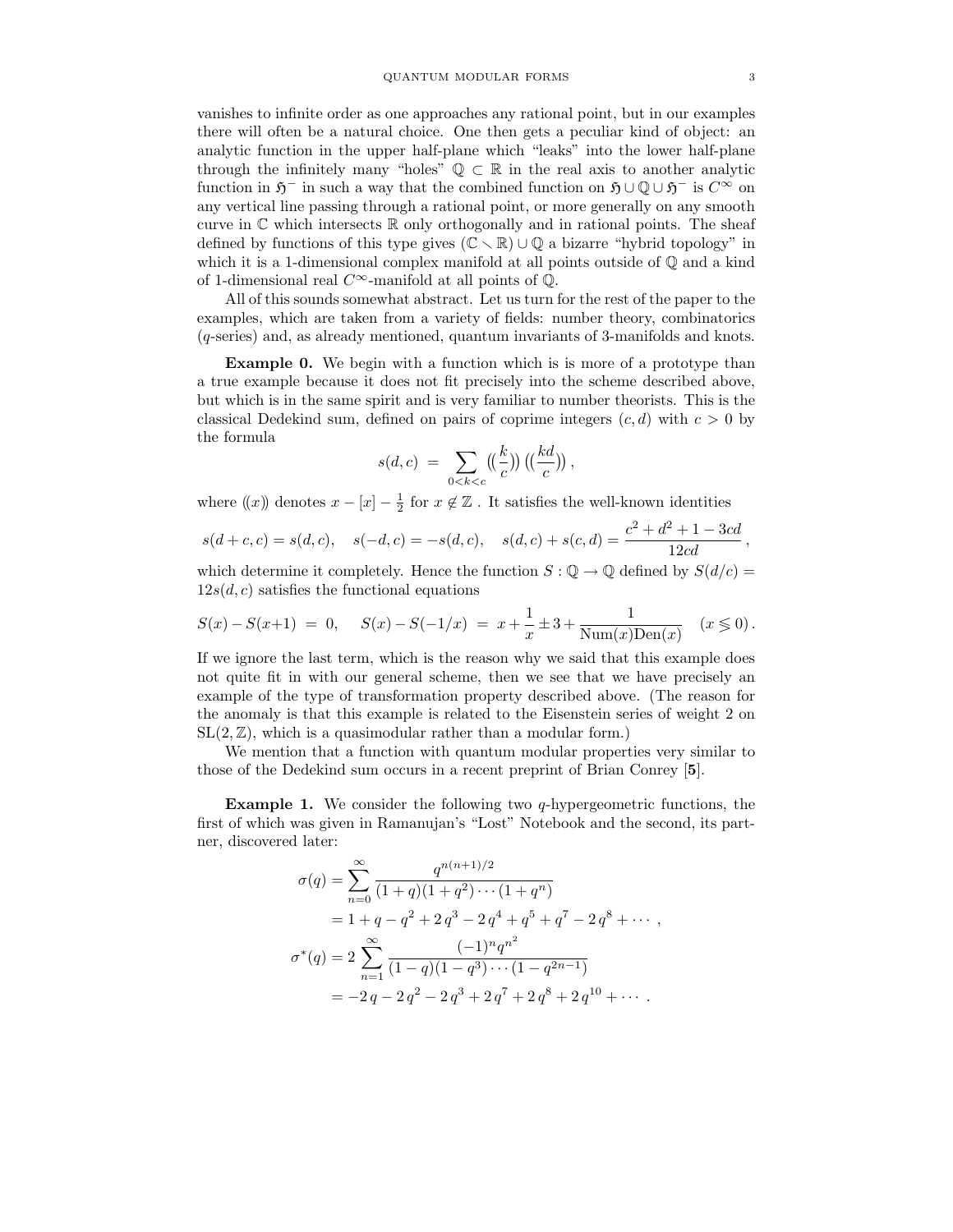In a beautiful paper by George Andrews, Freeman Dyson and Dean Hickerson [2] the story is told in more detail in the last section of Dyson's famous survey article [8]—several identities expressing these two q-series as theta series associated to indefinite quadratic forms were proved, thereby explaining in particular the otherwise amazing experimental fact that the coefficients of both are very small, even though the individual terms have huge coefficients. (For instance, no coefficient of  $q^n$  in  $\sigma(q)$  for  $n \le 1600$  is greater than 4 in absolute value, even though some coefficients of the individual terms in the sum in the same range exceed  $10^{13}$ .) A typical identity they proved is

(4) 
$$
q \sigma(q^{24}) = \sum_{\substack{a, b \in \mathbb{Z} \\ a > 6|b|}} \left(\frac{12}{a}\right) (-1)^b q^{a^2 - 24b^2},
$$

the right-hand side of which is very similar to that of the modular identity

(5) 
$$
\frac{\eta(24z)^3}{\eta(48z)} = \sum_{\substack{a, b \in \mathbb{Z} \\ a > 6|b|}} \left(\frac{-12}{a}\right) (-1)^b q^{a^2 - 24b^2},
$$

where  $\eta(z) = q^{1/24} \prod_{n=1}^{\infty} (1 - q^n)$  denotes the classical Dedekind eta function.

In an equally beautiful paper [4] which appeared side-by-side with the Andrews-Dyson-Hickerson paper, Henri Cohen interpreted these identities in terms, first of algebraic number theory, and then of the theory of Maass wave forms. Define coefficients  $\{T(n)\}_{n\in 24\mathbb{Z}+1}$  by

(6) 
$$
q \sigma(q^{24}) = \sum_{n\geq 0} T(n) q^n, \qquad q^{-1} \sigma^*(q^{24}) = \sum_{n<0} T(n) q^{|n|}.
$$

Then the identities of [2] are equivalent to the fact that  $T(n)$  is the coefficient of  $|n|^{−s}$  in the Dirichlet series

$$
L(s) = \prod_{\substack{p \equiv \pm 3 \\ \pmod{8}}} \frac{1}{1 - p^{-2s}} \prod_{\substack{p \equiv \pm 7 \\ \pmod{24}}} \frac{1}{1 + p^{-2s}} \prod_{\substack{p \equiv \pm 1 \\ \pmod{24}}} \frac{1}{(1 - \varepsilon(p) p^{-s})^2},
$$

where  $\varepsilon(p)$  is defined for  $p = |P|$  with  $P \in 24\mathbb{Z} + 1$  by  $\varepsilon(p) = (-1)^b = \left(\frac{12}{c}\right) = \left(\frac{24}{f}\right)$  if P has the representations  $P = a^2 - 72b^2 = c^2 - 96d^2 = e^2 - 192f^2$  as a norm in the three quadratic orders  $\mathbb{Z}[6\sqrt{2}]$ ,  $\mathbb{Z}[4\sqrt{6}]$  and  $\mathbb{Z}[8\sqrt{3}]$ , respectively. Cohen observed that this is an Artin L-function that can be expressed via the identities  $L(s)$  =  $\zeta_{\mathbb{Q}(\sqrt{3+\sqrt{3}})}(s)/\zeta_{\mathbb{Q}(\sqrt{3})}(s) = \zeta_{\mathbb{Q}(\sqrt{3+\sqrt{6}})}(s)/\zeta_{\mathbb{Q}(\sqrt{3})}(s)$  as a quotient of Dedekind zeta functions. This implies the functional equation  $\widehat{L}(s) = -\widehat{L}(1 - s)$ , where  $\widehat{L}(s) = (24\sqrt{2}/\pi)^s \Gamma(s/2)^2 L(s)$ , and from this in turn one deduces that the function

(7) 
$$
u(z) = \sqrt{y} \sum_{n \in 24\mathbb{Z}+1} T(n) K_0(2\pi |n|y/24) e^{2\pi i n x/24} \qquad (z = x + iy \in \mathfrak{H})
$$

satisfies  $u(-1/2z) = u(z)$  as well as the more obvious functional equation  $u(z+1) =$  $e^{2\pi i/24}u(z)$ , whence also  $u(z/(2z+1)) = e^{2\pi i/24}u(z)$ . Since  $u(z)$  is also an eigenfunction of the hyperbolic Laplace operator  $-y^2(\partial^2/\partial x^2+\partial^2/\partial y^2)$  with eigenvalue 1/4, this shows that  $u(z)$  is a Maass wave form on the congruence subgroup  $\Gamma_0(2)$ and thus that the identity  $(4)$  is just as modular in nature as the identity  $(5)$ , but now using non-holomorphic rather than holomorphic modular forms.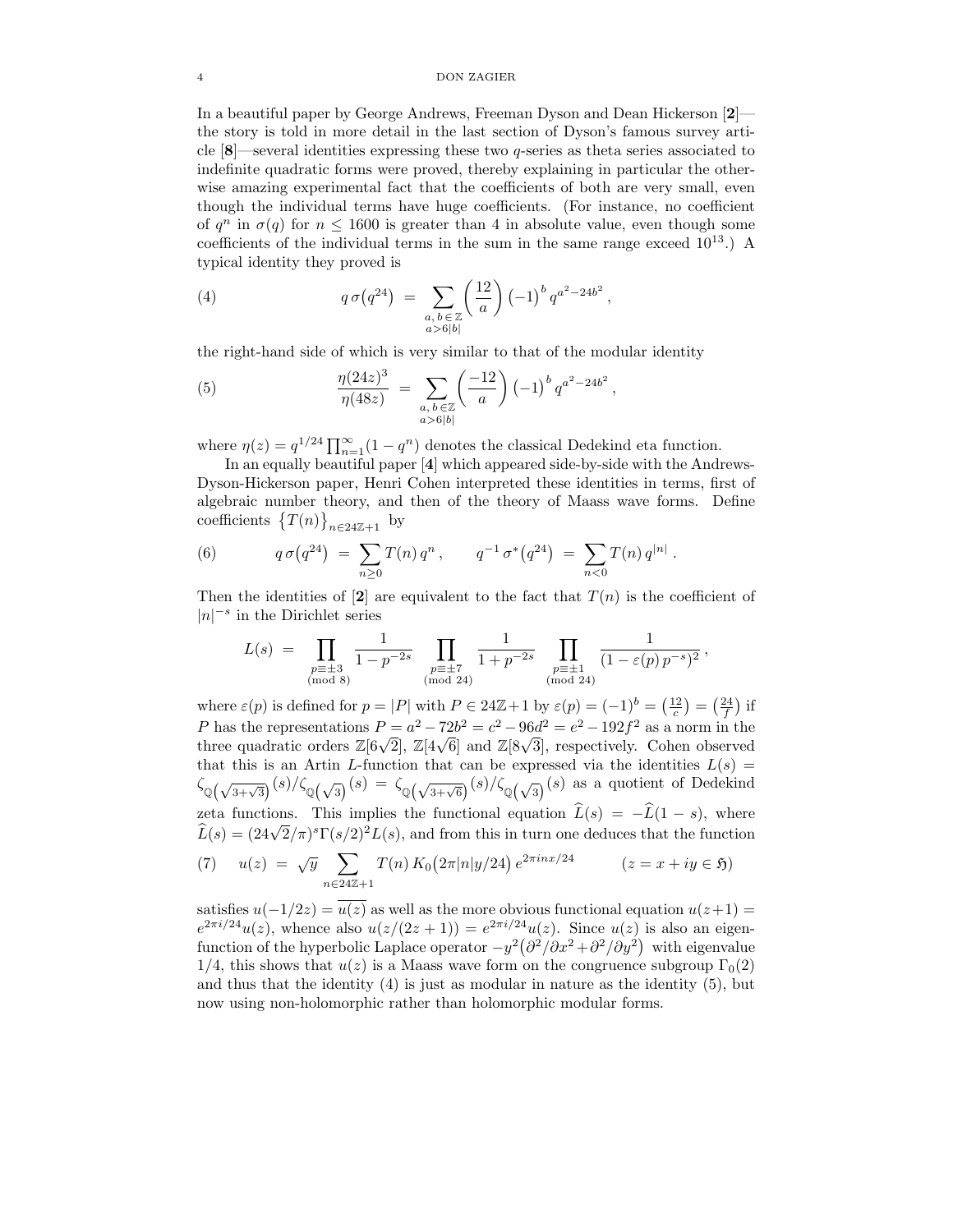All of this seems to have nothing to do with quantum modular forms. However, Cohen also observed a further phenomenon, and it is this which concerns us here. One has the two q-series identities (the first due to Andrews, the second derived in a similar way by Cohen)

(8)  
\n
$$
\sigma(q) = 1 + \sum_{n=0}^{\infty} (-1)^n q^{n+1} (1-q)(1-q^2) \cdots (1-q^n)
$$
\n
$$
\sigma^*(q) = -2 \sum_{n=0}^{\infty} q^{n+1} (1-q^2)(1-q^4) \cdots (1-q^{2n}).
$$

Cohen observed that the right-hand side of each of these expressions, as well as being a convergent series in the disk  $|q| < 1$ , also makes sense whenever q is a root of unity, because the series is then terminating in both cases. He then discovered the following surprising fact about these functions.

LEMMA. Define  $\sigma$  and  $\sigma^*$  at roots of unity by (8). Then  $\sigma(q) = -\sigma^*(q^{-1})$  for every root of unity q.

The first cases of this can be checked by hand:  $\sigma(1) = -\sigma(1) = 2$ ,  $\sigma(-1) =$  $-\sigma^*(-1) = -2, \ \sigma(\omega) = -\sigma^*(\omega^2) = 2\omega + 6 \text{ for } \omega^2 + \omega + 1 = 0, \text{ and } \sigma(\pm i) = 0$  $-\sigma^*(\mp i) = \mp 2i - 4.$ 

Proof. The Laurent series

$$
S_k = \sum_{n=1}^k q^{-n(n-1)/2} (1+q)(1+q^2) \cdots (1+q^{k-n}) \in \mathbb{Z}[q, q^{-1}]
$$

satisfies the recursion  $S_{k+1} - S_k = q^{k+1} (S_{k+1} - (1+q) \cdots (1+q^k)) - q^{-k(k+1)/2},$ so by induction

$$
(9) \sum_{n=0}^{k-1} (q^{-1}-1)\cdots (q^{-n}-1) - \sum_{n=0}^{k-1} q^{n+1} (1-q^2)\cdots (1-q^{2n}) = (1-q)\cdots (1-q^k) S_k
$$

for every  $k \geq 0$ . If q is a root of unity and k is bigger than or equal to the order of  $q$ , then the right-hand side of  $(9)$  vanishes and the left-hand side is easily seen to be  $\frac{1}{2}\sigma(q^{-1}) + \frac{1}{2}\sigma^*(q)$ .  $\blacksquare$ 

We can now define our quantum modular form. Define a function  $f: \mathbb{Q} \to \mathbb{C}$ by

(10) 
$$
f(x) = q^{1/24} \sigma(q) = -q^{1/24} \sigma^*(q^{-1})
$$
  $(x \in \mathbb{Q}, q = e^{2\pi ix}),$ 

where the equality of the two formulas is precisely the content of the lemma. This function, whose values for x with denominator  $\leq 4$  were given (up to the factor  $q^{1/24}$ ) before the proof of the lemma, jumps around erratically as x runs through the rational numbers, but the cocycle defined by (3) with  $\Gamma = \Gamma_0(2)$  and  $k = 1$  is almost everywhere analytic:

PROPOSITION. The function  $f: \mathbb{Q} \to \mathbb{C}$  defined by (10) satisfies

(11) 
$$
f(x+1) = e^{2\pi i/24} f(x), \qquad \frac{1}{2x+1} f(\frac{x}{2x+1}) = e^{2\pi i/24} f(x) + h(x)
$$

where  $h : \mathbb{R} \to \mathbb{C}$  is  $C^{\infty}$  on  $\mathbb{R}$  and real-analytic except at  $x = -1/2$ .

) ,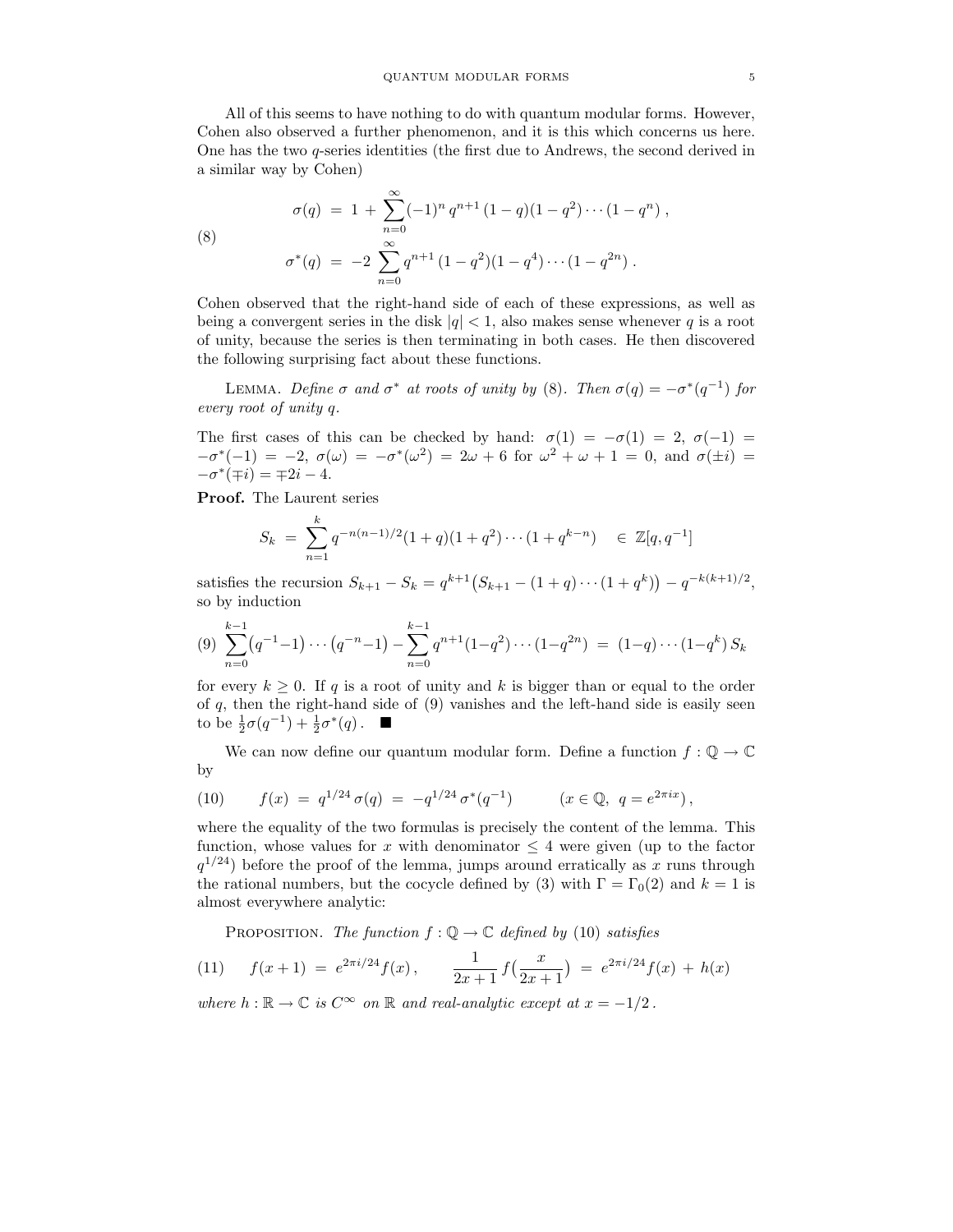We illustrate this behavior by plotting in Figure 1 the real part of  $f(x)$  for all rational numbers  $x \in [-1.7, 1.1]$  with denominator  $\leq 100$  (the imaginary part looks very similar), and in Figure 2 the values of the real and imaginary parts of  $h(x)$  for the same values of  $x$ .



This proposition, which we will prove in a moment, shows that  $f$  is a quantum modular form in the sense explained in the introduction, and the figures depict graphically what this means. In fact,  $f$  is a strong quantum modular form. Indeed, the two expressions in  $(8)$  are not only well-defined complex numbers when q is a root of unity, but well-defined power series in t, with coefficients in  $\mathbb{Q}[\xi]$ , when we take  $q = \xi e^{-t}$  with  $\xi$  a root of unity. Furthermore, the identity  $\sigma(q) = -\sigma^*(q^{-1})$ of the lemma remains true as an identity in  $\mathbb{Q}[\xi][[t]]$ , with the same proof, because the right-hand side of (7) is  $O(t^m)$  for k larger than m times the order of  $\xi$ . For instance, if we take  $\xi = 1$  we find

$$
\sigma(e^{-t}) = -\sigma^*(e^t) = 2 - 2t + 5t^2 - \frac{55}{3}t^3 + \frac{1073}{12}t^4 - \frac{32671}{60}t^5 + \frac{286333}{72}t^6 - \cdots
$$

If we extend the definition of  $f$  to infinitesimal neighborhoods of all rational points by interpreting (10) in the obvious way when x is replaced by  $x + iy$  with  $x \in \mathbb{Q}$ and y infinitesimal (so  $q = \xi e^{-t}$  with  $\xi = e^{2\pi ix}$  and  $t = 2\pi y$ ), then (11) then still holds, where  $h(x)$  is extended to a neighborhood of  $\mathbb{R} \setminus \{-1/2\}$  by analytic continuation. Here we can also clearly see the phenomenon of "leaking through the rational numbers" mentioned in the introduction, because we can extend the formally defined function f to a globally defined function  $f : \mathfrak{H} \cup \mathfrak{H}^- \cup \mathbb{Q} \to \mathbb{C}$  by setting

(12) 
$$
f(z) = \begin{cases} q^{1/24} \sigma(q) & \text{if } z \in \mathfrak{H} \cup \mathbb{Q}, \\ -q^{1/24} \sigma^*(q^{-1}) & \text{if } z \in \mathfrak{H}^- \cup \mathbb{Q}, \end{cases}
$$

where  $q = e^{2\pi i z}$ . Then the argument just given shows that f, which is obviously analytic in both  $\mathfrak{H}$  and  $\mathfrak{H}^-$ , is  $C^{\infty}$  on any curve passing vertically through a rational point. In fact, the function  $f(z)$  is the key to the proof of the proposition. Inserting the Fourier expansions (6) into (12) we can rewrite the definition of f in  $\mathbb{C} \setminus \mathbb{R}$  as

$$
f(z) = \begin{cases} \sum_{n>0} T(n) q^n & \text{if } z \in \mathfrak{H}, \\ -\sum_{n<0} T(n) q^n & \text{if } z \in \mathfrak{H}^-, \end{cases}
$$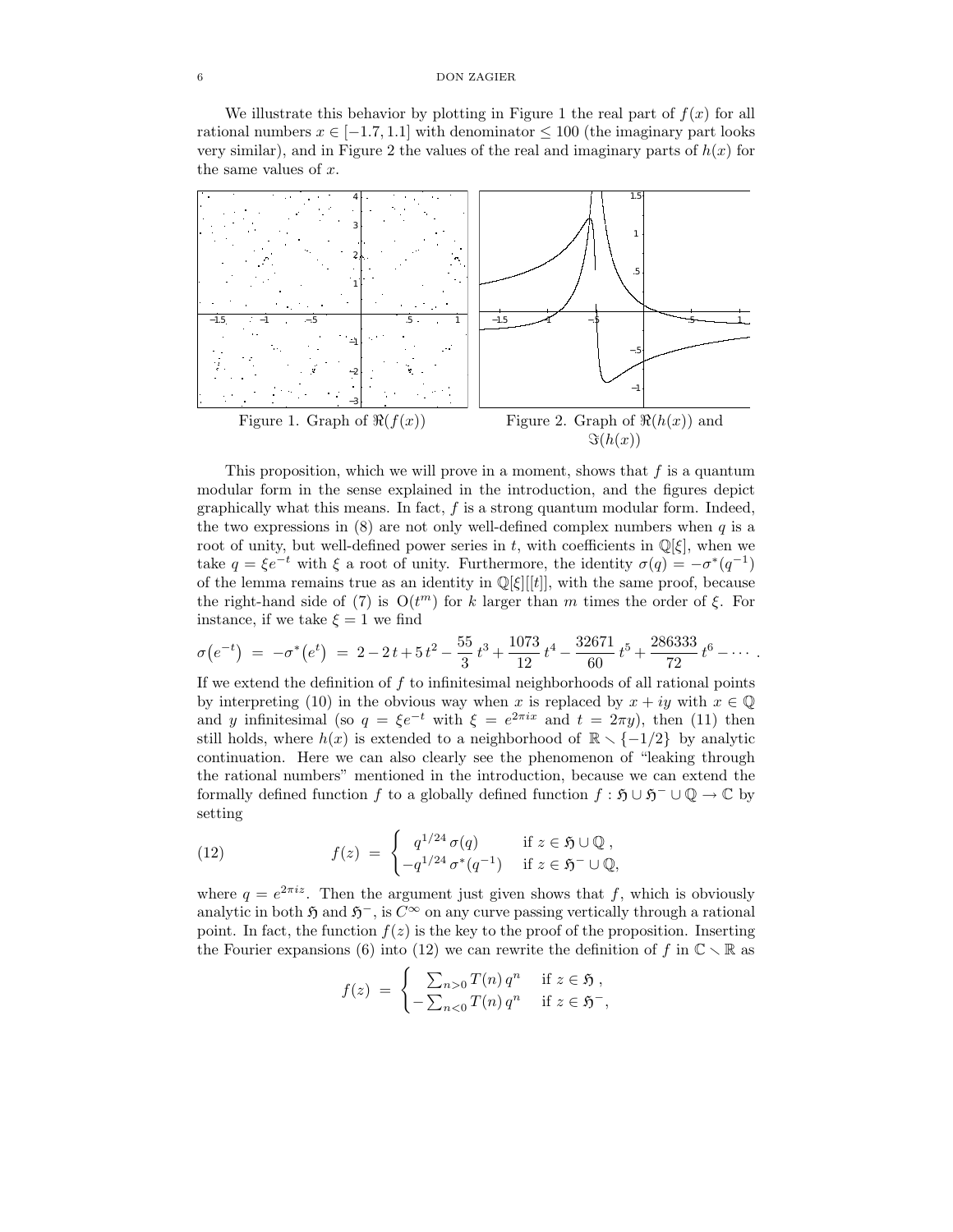which stands exactly is the same relation to the Maass wave form (7) as the functions denoted in the same way in the earlier work of J. Lewis and the author on Maass cusp forms on  $SL(2,\mathbb{Z})$  and their associated "period functions" [12, 13]. Making the needed minor changes in the results given there, we find that the holomorphic function f in  $\mathbb{C} \setminus \mathbb{R}$  can be expressed in terms of the Maass form u by the integral formulas

(13) 
$$
f(z) = \begin{cases} \int_{z}^{\infty} [u(\tau), r_{z}(\tau)] & \text{if } z \in \mathfrak{H}, \\ -\int_{\overline{z}}^{\infty} [r_{z}(\tau), u(\tau)] & \text{if } z \in \mathfrak{H}^-, \end{cases}
$$

where the function  $r_z : \mathfrak{H} \to \mathbb{C}$  is defined by  $r_z(\tau) = (\Im(\tau)/(\tau-z)(\bar{\tau}-z))^{1/2}$  and, like u, is an eigenfunction of the hyperbolic Laplace operator (with respect to  $\tau$ ) with eigenvalue  $1/4$ , and where  $\lceil \cdot, \cdot \rceil$  denotes the *Green's form* 

$$
[u(\tau), v(\tau)] = \frac{\partial u(\tau)}{\partial \tau} v(\tau) d\tau + u(\tau) \frac{\partial v(\tau)}{\partial \bar{\tau}} d\bar{\tau},
$$

which is a closed 1-form whenever  $u$  and  $v$  are eigenfunctions of the hyperbolic Laplace operator with the same eigenvalue. From this and the modularity property  $u(\gamma \tau) = \chi(\gamma)u(\tau)$  for  $\gamma \in \Gamma$  of  $u(\tau)$ , where  $\chi : \Gamma_0(2) \to \mathbb{C}^*$  is the character sending both generators  $\begin{pmatrix} 1 & 1 \\ 0 & 1 \end{pmatrix}$  and  $\begin{pmatrix} 1 & 0 \\ 2 & 1 \end{pmatrix}$  to  $e^{2\pi i/24}$ , together with the easy equivariance property  $r_{\gamma z}(\gamma \tau) = \pm (cz + d)r_z(\tau)$  for  $\gamma = (z - d) \in SL(2, \mathbb{R})$ , we deduce, apart from the obvious periodicity property  $f(z+1) = e^{2\pi i/24} f(z)$ , the formula

(14) 
$$
(2z+1) f\left(\frac{z}{2z+1}\right) - e^{2\pi i/24} f(z) = -\int_{-1/2}^{\infty} [u(\tau), r_z(\tau)]
$$

for  $z$  in either the upper or the lower half-plane, where the integral is taken along any path from  $-1/2$  to  $\infty$  passing to the left of z or  $\bar{z}$ . But the right-hand side now makes sense for any  $z$  lying to the right of both the chosen path and its reflection in the x-axis, so (if we push the path of integration far to the left) defines a holomorphic function on all of  $\mathbb{C} \setminus (-\infty, 0]$ . The function  $h(x)$  occurring in (11) for  $x > 0$  is the restriction of this function to  $\mathbb{R}_+$  and hence is real-analytic, and a similar argument works for  $z \in \mathbb{C} \setminus [0,\infty)$  and  $x < 0$  if we change the minus sign on the left-hand side of (14) to a plus sign and take a path of integration passing to the right of z and  $\bar{z}$ . This establishes the real-analyticity of h on  $\mathbb{R}^*$ . The fact that it is  $C^{\infty}$  also at  $x = -1/2$  follows by looking more closely at the integral and using that  $u$  is a cusp form, as was done in [13] for the period functions of Maass forms on the full modular group.

A similar discussion applies to other Maass wave forms on groups commensurable with  $SL(2,\mathbb{Z})$ . We refer to the article [3] by R. Bruggeman for a treatment of this more general case.

Example 2. Our second example comes from [14], where the following elementary but rather surprising facts were proved.

1. Let  $\mathcal{Q}_5$  denote the set of all quadratic functions  $Q(x) = ax^2 + bx + c$  with a, b,  $c \in \mathbb{Z}$ ,  $a < 0$ , and discriminant  $b^2 - 4ac$  equal to 5. Then for every rational number x we have

$$
\sum_{Q\in\mathcal{Q}_5} \max(Q(x),0) = 2,
$$

the sum always being finite. (For example, the only  $Q \in \mathcal{Q}_5$  with  $Q(\frac{1}{3}) > 0$  are  $-x^2 + x + 1$ ,  $-x^2 - x + 1$ ,  $-5x^2 + 5x - 1$  and  $-11x^2 + 7x - 1$  and the corresponding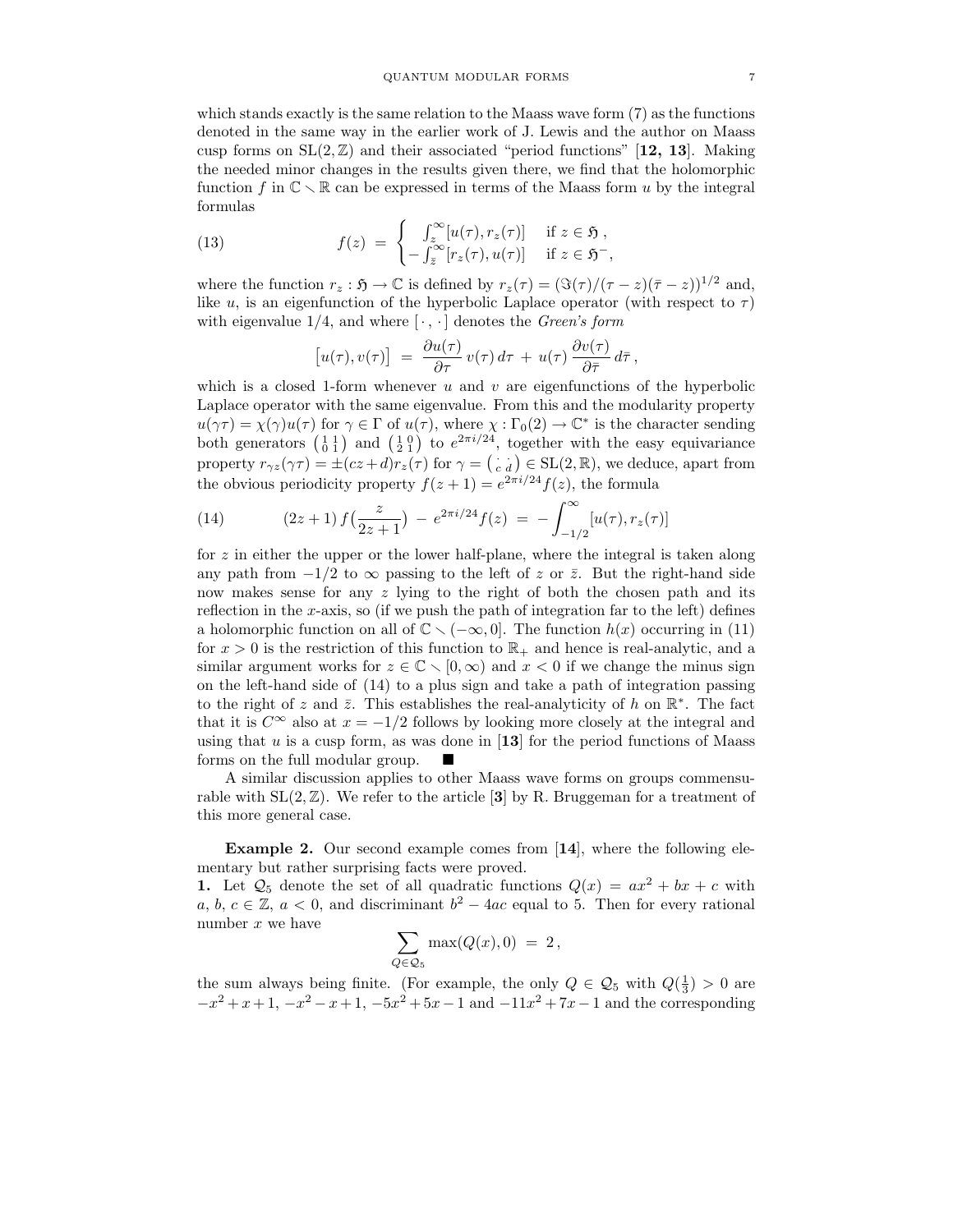values  $Q(\frac{1}{3}) = \frac{11}{9}$ ,  $\frac{5}{9}$ ,  $\frac{1}{9}$ ,  $\frac{1}{9}$  add up to 2.) More generally, if for every positive nonsquare integer  $D$  we define  $\mathcal{Q}_D$  like  $\mathcal{Q}_5$  but with the discriminant of  $Q$  now being the given number  $D$ , then we have

(15) 
$$
\sum_{Q \in \mathcal{Q}_D} \max(Q(x), 0) = \alpha_D
$$

for all  $x \in \mathbb{Q}$ , where  $\alpha_D$  is a rational number that depends only on D and is equal to a simple multiple of the value of the Dedekind zeta function of  $\mathbb{Q}(\sqrt{D})$  at  $s = 2$ . 2. If one replaces the expression  $\max(Q(x), 0)$  by its cube, then the same thing happens: one has

(16) 
$$
\sum_{Q \in \mathcal{Q}_D} \max(Q(x), 0)^3 = \beta_D
$$

for all  $x \in \mathbb{Q}$ , where  $\beta_D \in \mathbb{Q}$  is related to  $\zeta_{\mathbb{Q}(\sqrt{D})}(4)$ . But for the fifth power one has instead

(17) 
$$
\sum_{Q \in \mathcal{Q}_D} \max(Q(x), 0)^5 = \gamma_D + \delta_D \Phi(x)
$$

where  $\gamma_D$  (again related to  $\zeta_{\mathbb{Q}(\sqrt{D})}(6)$ ) and  $\delta_D$  are rational numbers depending only on D and  $\Phi: \mathbb{Q} \to \mathbb{Q}$  is an even periodic function satisfying  $q^{10} \Phi(\frac{p}{q}) \in \mathbb{Z}$  for all  $\frac{p}{q} \in \mathbb{Q}$ , the first values being

$$
\begin{array}{c|cccccc} p/q\!\!\!\!\pmod{1} & 0 & 1/2 & \pm 1/3 & \pm 1/4 & \pm 1/5 & \pm 2/5 & \pm 1/6 \\ \hline q^{10}\,\Phi(p/q) & 1 & -1049 & -29399 & 12076 & 3132025 & -8012423 & 30839551 \end{array}
$$

The function  $\Phi$  satisfies—and, if one fixes one value, is uniquely characterized by—the two functional equations

(18) 
$$
\Phi(x+1) = \Phi(x)
$$
,  $x^{10}\Phi(-1/x) = \Phi(x) + x^{10} - \frac{691}{36}x^2(x^2-1)^3 - 1$ .

Therefore  $\Phi(x)$  (and hence also  $\sum_{Q \in \mathcal{Q}_D} \max(Q(x), 0)^5$  for any D) is a quantum modular form. This example is unusual in that the cocycle  $r_{\gamma} = \Phi - \Phi|_{-10}\gamma$  is analytic on all of  $\mathbb R$  (it is a polynomial) and that  $\Phi$  itself extends continuously (and even differentiably, though not  $C^{\infty}$ ) from  $\mathbb Q$  to  $\mathbb R$ .

Here, again, the explanation is modular, but much simpler than in our first example because now only holomorphic modular forms on the full modular group are involved. The reason for the different behavior of the functions in (15) and (16) and in (17) is that there are no holomorphic modular forms except for Eisenstein series of weight 4 or 8 on  $SL(2, \mathbb{Z})$ , while in weight 12 one has the cusp form

$$
\Delta(z) = q \prod_{n=1}^{\infty} (1 - q^n)^{24} = \sum_{n=1}^{\infty} \tau(n) q^n \qquad (z \in \mathfrak{H}, q = e^{2\pi i z}),
$$

as well as the Eisenstein series. The existence of the quantum modular form  $\Phi$  follows directly from the existence of the cusp form  $\Delta$ , as a consequence the classical Eichler-Shimura-Manin theory of periods of holomorphic modular forms. Specifically, we associate to  $\Delta(z)$  its Eichler integral

$$
(19) \quad \widetilde{\Delta}(z) = \frac{(2\pi/i)^{11}}{10!} \int_z^{\infty} \Delta(z') \, (z'-z)^{10} \, dz' = \sum_{n=1}^{\infty} \frac{\tau(n)}{n^{11}} \, q^n \qquad (z \in \mathfrak{H}) \, .
$$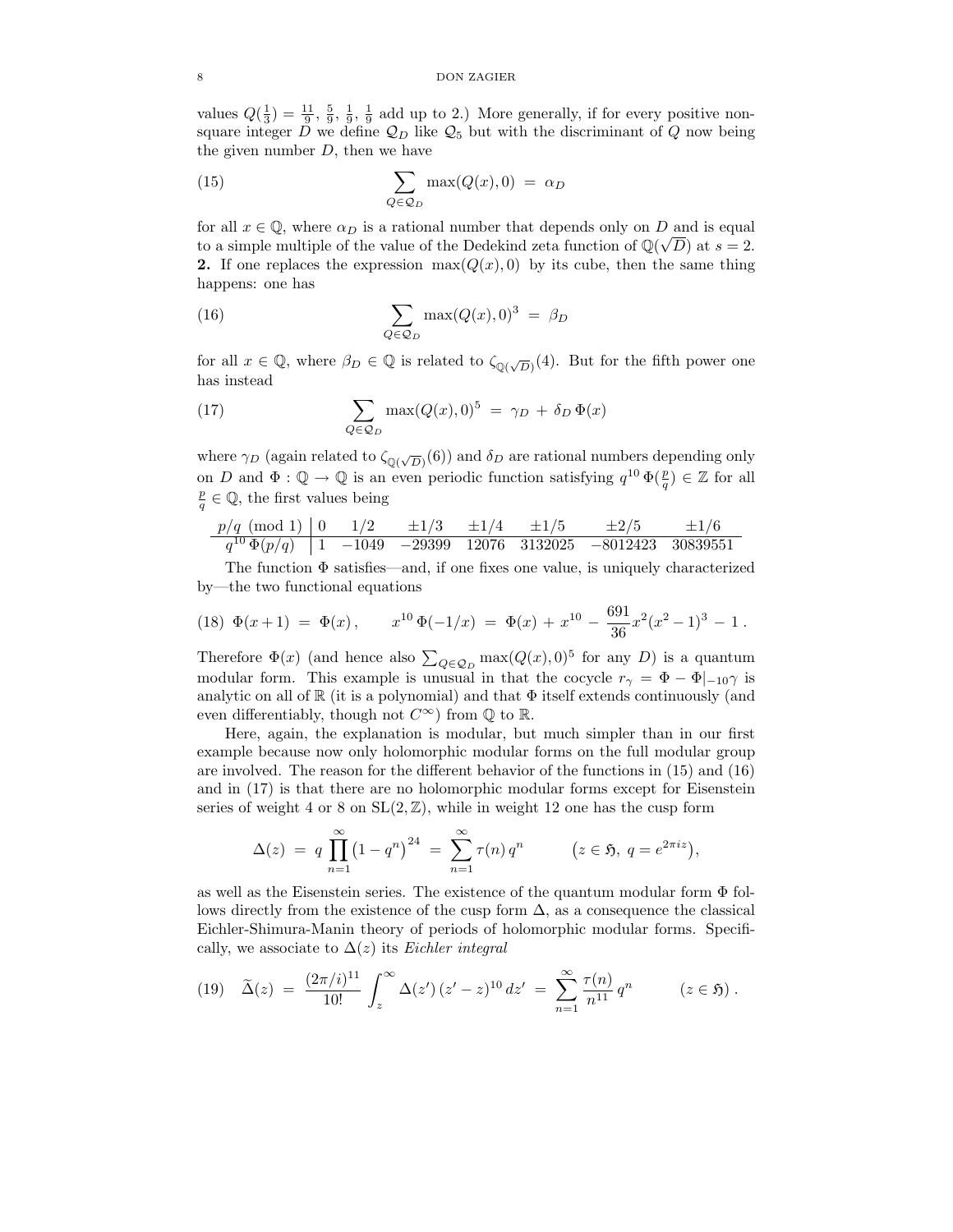(For an arbitrary cusp form f of weight k,  $\tilde{f}$  would be defined the same way with 10 and 11 replaced by  $k-2$  and  $k-1$ .) Then  $\frac{d^{10}\tilde{\Delta}(z)}{dz^{10}}$  $\frac{d^2y}{dz^{10}} = \Delta(z)$  and from this and the modularity of  $\Delta$  one deduces easily that

(20) 
$$
\widetilde{\Delta}(z) - (cz+d)^{10} \widetilde{\Delta}(\frac{az+b}{cz+d}) = P_{\left(\frac{a}{c} \frac{b}{d}\right)}(z)
$$

(or, more succinctly,  $\widetilde{\Delta}\Big|_{-10}(\gamma-1) = P_\gamma$ ) for all  $\gamma = \begin{pmatrix} a & b \\ c & d \end{pmatrix} \in \Gamma_1 = \text{PSL}(2, \mathbb{Z})$ , where  $P_{\gamma}(z)$  is a polynomial of degree  $\leq 10$ , given explicitly by

(21) 
$$
P_{\gamma}(z) = \frac{(2\pi/i)^{11}}{10!} \int_{\gamma^{-1}(\infty)}^{\infty} \Delta(z') (z - z')^{10} dz'.
$$

These polynomials satisfy the cocycle relation  $P_{\gamma\gamma'} = P_{\gamma}|_{-10}\gamma' + P_{\gamma'}$  and hence are determined by their values for the generators  $T = \begin{pmatrix} 1 & 1 \\ 1 & 0 \end{pmatrix}$  and  $S = \begin{pmatrix} 0 & -1 \\ 1 & 0 \end{pmatrix}$  of  $\Gamma_1$ , which are  $P_T = 0$  (obviously) and

$$
P_S(z) = -\Omega_1 (z^{10} - \frac{691}{36}z^2(z^2 - 1)^3 - 1) + \Omega_2 (z(z^2 - 1)^2(z^2 - 4)(4z^2 - 1))
$$

with  $\Omega_1 = 0.98943291 \cdots \in \mathbb{R}, \Omega_2 = 1.53908051 \ldots i \in i\mathbb{R}$ . From this and (18) we deduce that

(22) 
$$
\Phi(x) = \Re\left(\tilde{\Delta}(x)/\Omega_1\right) = \frac{1}{\Omega_1} \sum_{n=1}^{\infty} \frac{\tau(n)}{n^{11}} \cos(2\pi nx)
$$

for  $x \in \mathbb{R}$ , where  $\tilde{\Delta}(x)$  is defined by either of the formulas in (19), both of which remain convergent also when  $z$  lies on the real axis. The above-mentioned "continuous but not infinitely differentiable" properties of the function Φ follow from this: it is known that  $\tau(n)$  is  $O(n^{11/2})$  but not  $o(n^5)$  for n large, so the function  $\Phi(x)$ on  $\mathbb R$  is 4 times but not 6 times continuously differentiable.

In this example, too, we find a function that "leaks" from  $\mathfrak{H}$  into  $\mathfrak{H}^-$  through the rational holes in the real axis. To do this, we extend the definition (19) to the lower half-plane by

(23) 
$$
\widetilde{\Delta}(z) = \frac{(2\pi/i)^{11}}{10!} \int_{\bar{z}}^{\infty} \Delta(z') (z'-z)^{10} dz' \n= \frac{1}{10!} \sum_{n=1}^{\infty} \frac{\tau(n)}{n^{11}} \gamma_{11}(4\pi n|y|) q^n \qquad (z \in \mathfrak{H}^{-}),
$$

where  $z = x + iy \in \mathfrak{H}$  and  $\gamma_{11}(t) = \int_t^{\infty} e^{-u} u^{10} du$ , the incomplete gamma function (which is equal to  $e^{-t}$  times a polynomial in t). For  $z = x \in \mathbb{R}$  the integrals in both (19) and (23) are convergent, because  $\Delta(x+iy) = O(y^{-6})$  as  $|y| \to 0$ , so  $\widetilde{\Delta}$ extends in this case to a continuous function in all of C. This extended function still satisfies the functional equation (20), with the same polynomials  $P_\gamma$  as before, and because  $\Delta$  is a cusp form and hence vanishes to infinite order as  $\tau$  approaches any rational point, one sees easily that its restriction to any vertical line passing through a rational point is infinitely often differentiable. However, unlike the situation in our first example, here the function that "leaks" is only real-analytic, not holomorphic, in the lower half-plane.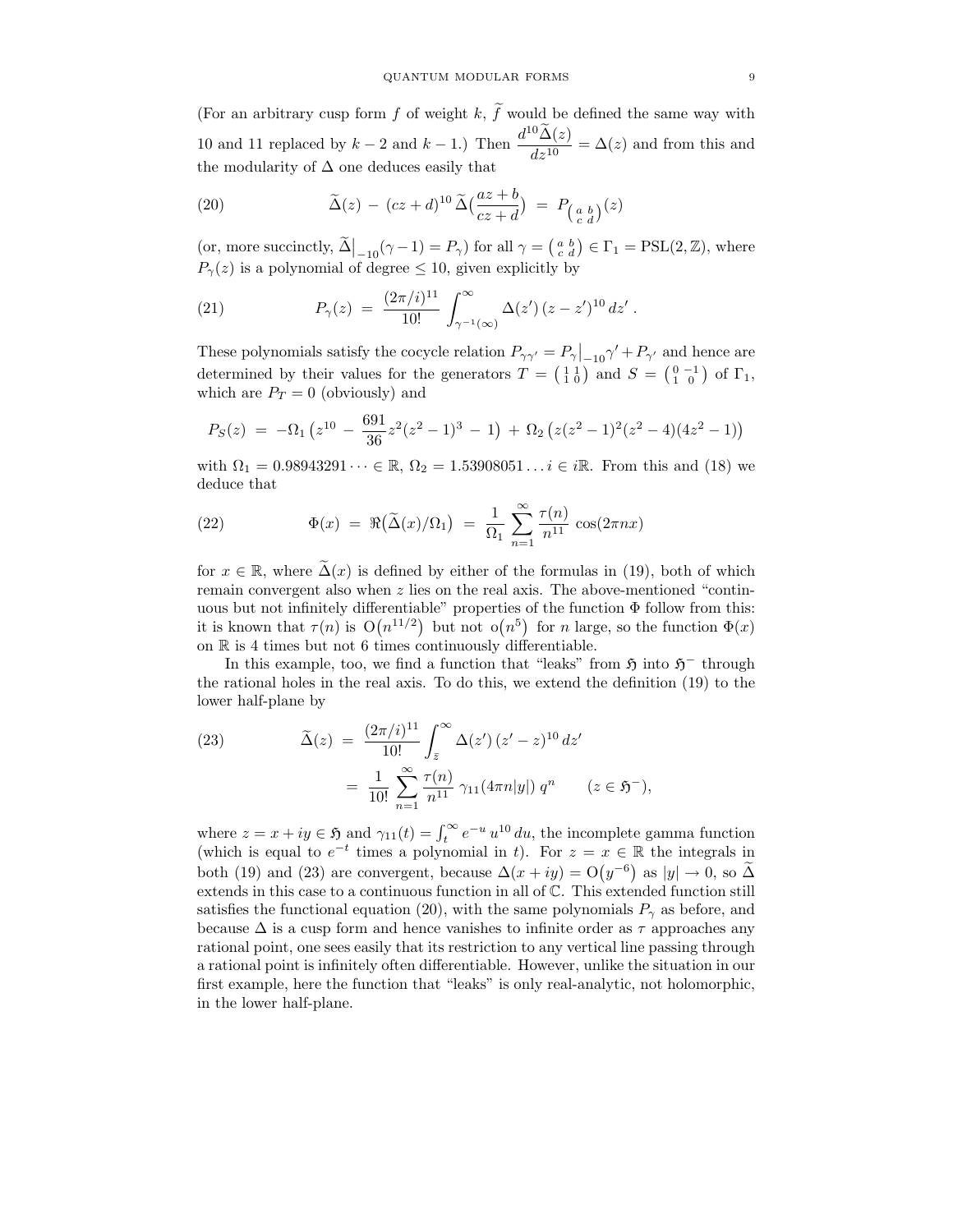Example 3. Our next example of a quantum modular form comes from the unusual series

(24) 
$$
F(q) = \sum_{m=0}^{\infty} (1-q)(1-q^2)\cdots(1-q^m),
$$

invented by Maxim Kontsevich, which has the peculiarity of not converging on any open subset of C but nevertheless makes sense as a function on the set of roots of unity because the series terminates after N terms if  $q^N = 1$ . We will be fairly brief in our treatment here, since this function was studied in detail in [15], and will only discuss the quantum modular aspect. Define  $\varphi : \mathbb{Q} \to \mathbb{C}$  by  $\varphi(x) = q^{1/24} F(q)$ , where  $q = e^{2\pi ix}$  as usual. Then  $\varphi(1/n)$  has an asymptotic expansion of the form

(25) 
$$
\varphi(1/n) \sim n^{3/2} e^{2\pi i (3-n)/24} + \sum_{j=0}^{\infty} c_j \left(-2\pi i/n\right)^j
$$

as  $n \to \infty$ , where  $c_0 = 1$ ,  $c_1 = \frac{23}{24}$ ,  $c_2 = \frac{1681}{1152}$ ,... are certain rational coefficients. From the trivial functional equation  $\varphi(x+1) = e^{2\pi i/24} \varphi(x)$  one sees that  $e^{2\pi i(3-n)/24}$  equals  $\sqrt{i}\varphi(-n)$ , so (25) says that the function  $g(x)$  defined by the second of the two equations (26)

$$
\varphi(x+1) = e^{2\pi i/24} \varphi(x) , \qquad \varphi(x) \mp i^{1/2} |x|^{3/2} \varphi(-1/x) = g(x) \qquad (x \in \mathbb{Q}, \ \pm x > 0)
$$

is smooth (i.e., has a well-defined Taylor expansion) at  $x = 0$ , and in fact it is real-analytic on the rest of the real axis, so that (26) presents  $\varphi(x)$  as a quantum modular form.

The explanation is quite similar to that in the last example, except that the cusp form  $\Delta(z)$  is replaced by its 24th root  $\eta(z)$ , which is a modular form of half-integral weight. Again we have a function  $\tilde{\eta}(z)$  in  $\mathfrak{H} \cup \mathfrak{H}^-$ , related to  $\eta(z)$  in the same way as  $\Delta(z)$  in the previous example was related to  $\Delta(z)$ . (The direct analogues of the integrals in (19) and (23) diverge, because  $\eta$  has weight  $1/2$ , so that the exponent "10" in the integrand would have to be replaced by " $-3/2$ ," but they can be made sense of by integrating by parts once, or alternatively, we can use the definitions via sums rather than integrals.) In particular, since  $\eta(z) = \sum_{n=0}^{\infty} n \left(\frac{12}{n}\right) q^{n^2/24}$  (Euler), this gives that  $\tilde{\eta}(z)$ , appropriately normalized, is given by

(27) 
$$
\widetilde{\eta}(z) = \sum_{n=0}^{\infty} n \left(\frac{12}{n}\right) q^{n^2/24} = q^{1/24} \left(1 - 5q - 7q^2 + 11q^5 + \cdots\right),
$$

and now the relation to Kontsevich's function follows from the formula

$$
\sum_{n=0}^{\infty} \left( q^{1/24} (1-q)(1-q^2) \cdots (1-q^n) - \eta(z) \right) = -\frac{1}{2} \widetilde{\eta}(z) + \eta(z) \left( \frac{1}{2} - \sum_{n=1}^{\infty} \frac{q^n}{1-q^n} \right)
$$

([15], Theorem 2), which implies that  $-2\varphi(x)$  for  $x \in \mathbb{Q}$  is the limiting value of  $\widetilde{\eta}(z)$  as z approaches x from either the upper or the lower half-plane. We also deduce (26), with an explicit formula for the cocycle function  $q(x)$  as an integral of the Dedekind eta-function along a path from 0 to  $\infty$  in the upper half-plane.

We observe in passing that the function of this example, like those of Examples 4 and 5, belongs to the Habiro ring of "analytic functions of roots of unity" [10]. These functions, which are also related to the (now so very fashionable)  $\mathbb{F}_1$ -story,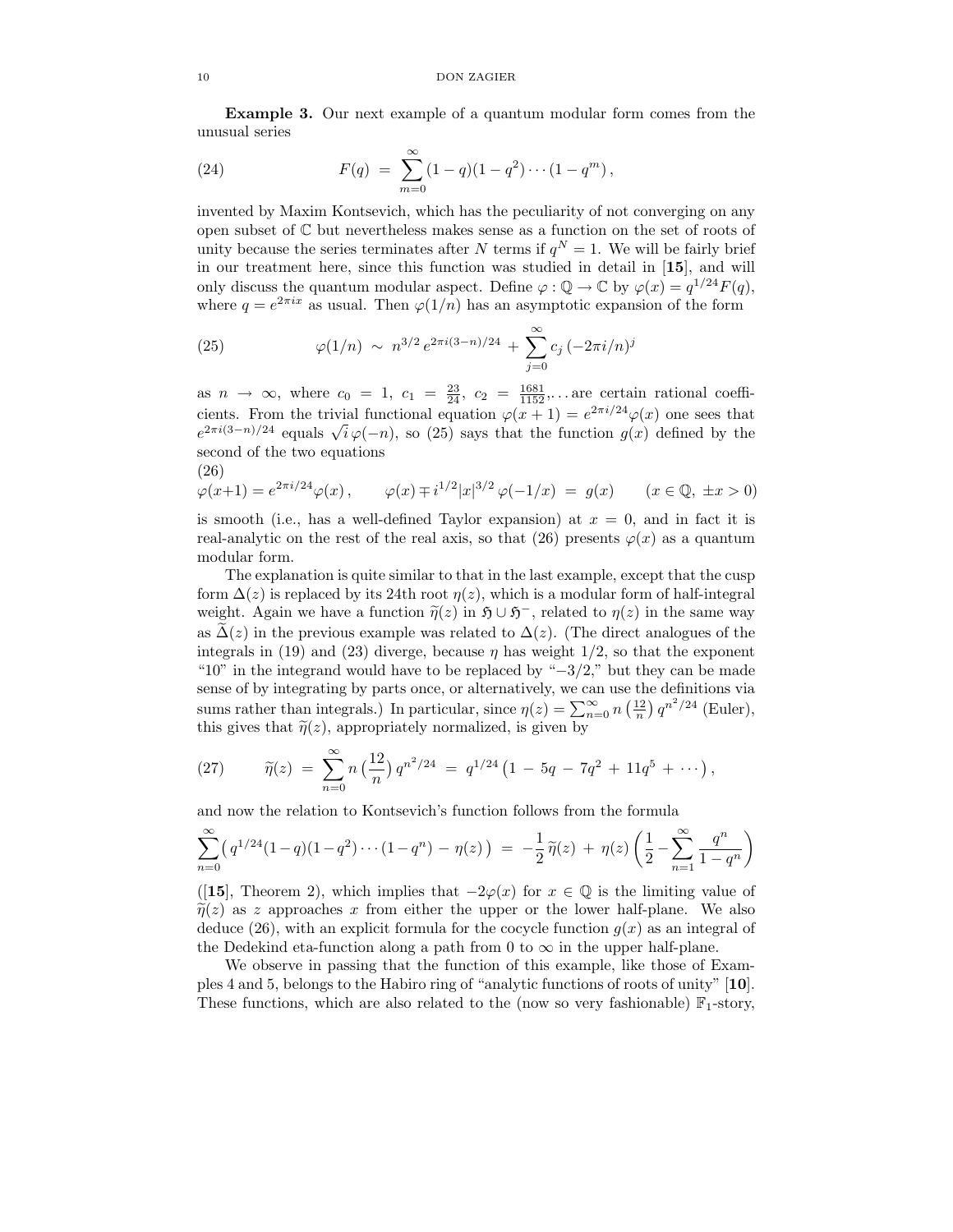occur in many contexts connected with quantum topological invariants and quantum groups, and would be a natural setting to look for more examples of quantum modular forms.

Example 4. The next example, taken from [11], is similar in many ways to the last one, but is interesting because it comes from topology and more particularly from the theory of quantum invariants of 3-manifolds. Again we shall be brief and refer to the original paper for details. To any 3-manifold one can associate the so-called Witten-Reshetikhin-Turaev invariant, defined by the first of these authors by a path integral that can be made sense of only perturbatively or in the sense of topological quantum field theory, and by the second two in a rigorous, but less illuminating, algebraic way. The invariant makes sense at roots of unity of the form  $\zeta_K = e^{2\pi i/K}$  with  $K > 0$  integral. For manifolds of very special types (such as torus knots or Seifert fibrations) there are explicit formulas for it, and in particular for the Poincaré homology sphere  $\Sigma(2,3,5)$  it is given by

(28) 
$$
W(q) = \frac{1}{2G} \sum_{\substack{\beta \pmod{60K} \\ \beta \neq 0 \pmod{K}}} \frac{(1 - \alpha^{24\beta})(1 - \alpha^{40\beta})}{1 + \alpha^{60\beta}} \alpha^{-(\beta + 1)^2},
$$

if  $q = \zeta_K$ , where  $\alpha = \zeta_{120K}$  and  $G = \sum$  $\beta$  mod  $60K$  $\alpha^{-\beta^2} = (1 - i)\sqrt{30K}$  (Gauss sum).

We extend this to other roots of unity by Galois invariance  $W(q)^{\sigma} = W(q^{\sigma})$ , or equivalently by formula (28) for q equal to any primitive Kth root of unity, with  $\alpha$ being any primitive (120K)-th root of unity with  $\alpha^{120} = q$ . Let  $\chi_{+}(n)$  be the odd periodic function of period 60 defined by the formula

$$
\chi_{+}(n) = \begin{cases}\n(-1)^{[n/30]} & \text{if } (n,6) = 1 \text{ and } n \equiv \pm 1 \pmod{5}, \\
0 & \text{otherwise,} \n\end{cases}
$$

and let  $\Theta_+(z)$  be the theta series

$$
\Theta_{+}(z) = \sum_{n=1}^{\infty} n \chi_{+}(n) q^{\frac{n^{2}}{120}} = q^{\frac{1}{120}} \left( 1 + 11q + 19q^{3} + 29q^{7} - 31q^{8} - \cdots \right) \quad (z \in \mathfrak{H}),
$$

which is a modular form of weight  $3/2$  on a certain congruence subgroup of  $SL(2,\mathbb{Z})$ (and in fact is the first component of a 2-component vector-valued modular form of weight 3/2 on the full group  $SL(2, \mathbb{Z})$ ). Then for every  $x \in \mathbb{Q}$  the number

(29) 
$$
f(x) = 2 e^{\pi i x/60} \left( 1 - W \left( e^{2\pi i x} \right) \right)
$$

is equal to the limit as  $z \to x$  of the Eichler integral

(30) 
$$
\widetilde{\Theta}_+(z) = \sum_{n=1}^{\infty} \chi_+(n) q^{\frac{n^2}{120}} = q^{\frac{1}{120}} \left(1 + q + q^3 + q^7 - q^8 - \cdots \right)
$$

([11], Theorem 1), and from this it follows that the function  $f : \mathbb{Q} \to \mathbb{C}$  is a quantum modular form (in fact, a strong quantum modular form). The whole story is quite similar to that in Example 3 except that this time the modular form whose Eichler integral is involved has weight  $3/2$  rather than  $1/2$ . There is also an expression

$$
\sum_{n=0}^{\infty} \left[ q^n (1-q)(1-q^6) \cdots (1-q^{5n-4}) + q^{4n+3} (1-q^4)(1-q^9) \cdots (1-q^{5n-1}) \right]
$$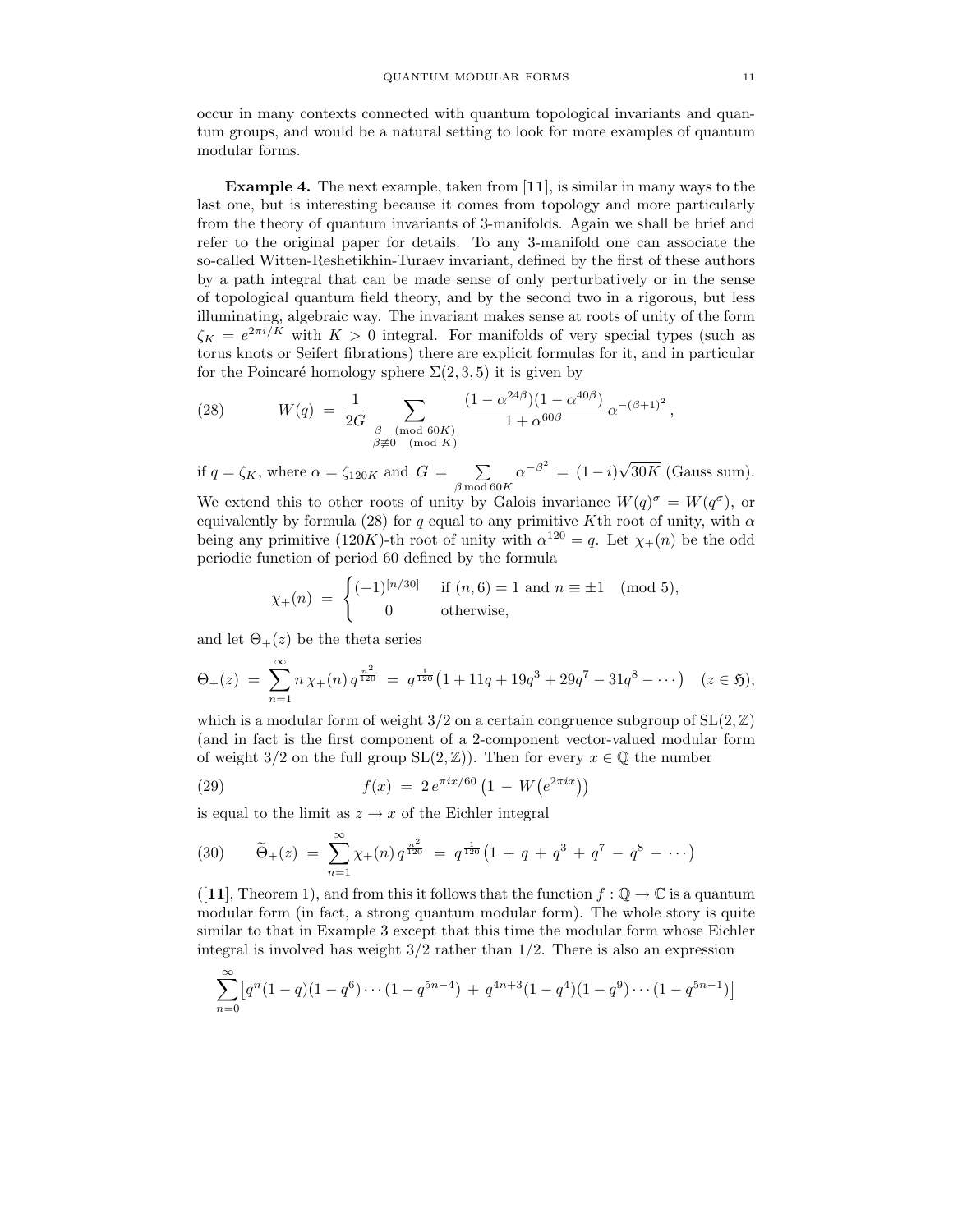for  $q^{-1/120}\Theta_+(q)$  (due to Zwegers) of the same type as (24), which terminates and hence gives a closed formula for  $W(q)$  whenever q is a root of unity of order not divisible by 5, as well as relations (also pointed out by Zwegers) to the mock theta functions of Ramanujan. See [11] for more details.

Example 5. The last example, which again comes from topology, is the most mysterious and in many ways the most interesting. The function from  $\mathbb{Q}/\mathbb{Z}$  to  $\mathbb R$ that we obtain in this case is not a quantum modular form in the strict sense of the definition we gave in the introduction, let alone a strong quantum modular form, because the associated cocycle is no longer analytic or even continuous, but it nevertheless will turn out to have a clearly defined modularity property.

To any knot and any integer  $n \geq 2$  one can associate a Laurent polynomial  $J_n(q) \in \mathbb{Z}[q, q^{-1}]$ , called the n-colored Jones polynomial. The definition, which involves the theory of quantum groups, will not be reviewed here since we will only look at one example and here the Jones polynomials can simply be given by an explicit formula. We will consider the figure-eight knot, the simplest hyperbolic knot. The Jones polynomial of this knot is given by

$$
J_n(q) = \sum_{m=0}^{n-1} q^{-mn} \prod_{j=1}^m (1 - q^{n-j})(1 - q^{n+j}).
$$

(Here the sum could also be taken from  $m = 0$  to  $\infty$  since the mth summand is 0 for  $m \geq n$ .) If we fix a root of unity q, then the function  $n \mapsto J_n(q)$  is periodic, of period N if  $q^N = 1$ , so we can extrapolate it backwards to define  $J_n(q)$  also for  $n \leq 0$ . Of particular interest to us is the  $\overline{\mathbb{Q}}$ -valued function on roots of unity defined by

$$
(31) \ J_0(q) := J_N(q) = \sum_{m=0}^{\infty} \left| (1-q)(1-q^2) \cdots (1-q^m) \right|^2 \qquad (q \in \mathbb{C}^*, \ q^N = 1)
$$

(compare the sum on the right-hand side to  $(24)$ ), the first few values of which are as follows:

$$
\frac{q}{J_0(q)} \begin{array}{|rrrrr} 1 & -1 & \zeta_3^{\pm 1} & \pm i & \zeta_5^{\pm 1} & \zeta_5^{\pm 2} & \zeta_6^{\pm 1} \\ \hline 1 & 5 & 13 & 27 & 46 + 2\sqrt{5} & 46 - 2\sqrt{5} & 89 \end{array}
$$

The function  $J_0$ , which is related to perturbative  $SL(2,\mathbb{C})$  Chern-Simons theory (cf. [7]), is of a very different nature than the Jones polynomials themselves. For instance, the values of the Jones polynomials  $J_n(q)$  when q is a root of unity are of only polynomial growth if  $q^n \neq 1$ , but the values of  $J_0(\zeta_N) = J_N(\zeta_N)$  are exponentially big, as one can see in the following table:

|                                    | 100 | 200 | 300 |
|------------------------------------|-----|-----|-----|
|                                    |     |     |     |
| $\left.\begin{array}{lll} \max_{0$ |     |     |     |

Explicitly,  $J_0(\zeta_N)$  is given by the the asymptotic formula [1]

$$
J_0(e^{2\pi i/N}) \sim \frac{1}{\sqrt[4]{3}} N^{3/2} e^{CN} \qquad (n \to \infty),
$$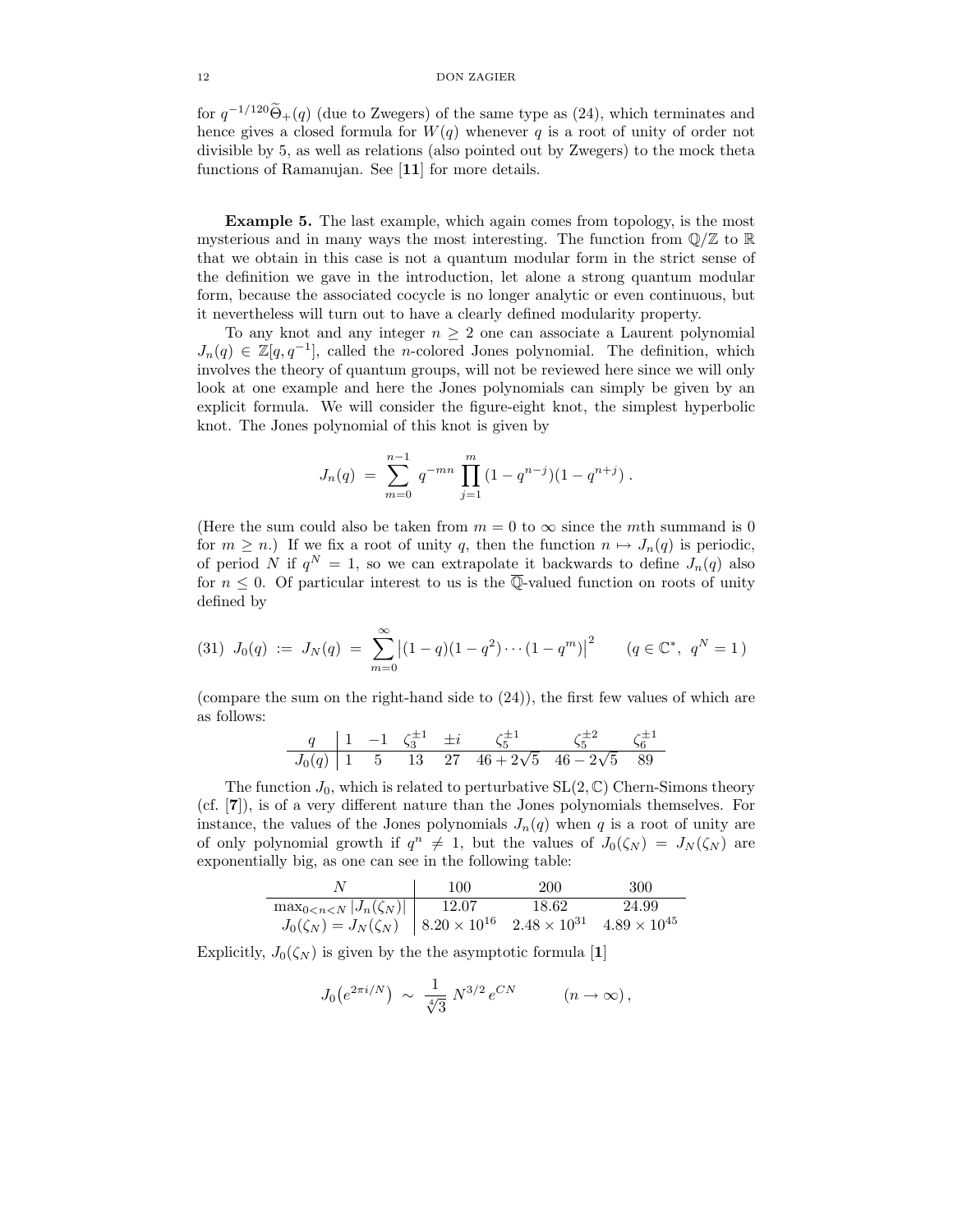where  $C = 0.3230659...$  is  $1/2\pi$  times the hyperbolic volume of the complement of the knot, and in fact one has a complete asymptotic expansion  $[6, 9, 16]$ (32)

$$
J_0(e^{2\pi i/N}) = \frac{1}{3^{1/4}} N^{3/2} e^{CN} \left(1 + \frac{11}{36\sqrt{3}} \frac{\pi}{N} + \frac{697}{7776} \frac{\pi^2}{N^2} + \frac{724351}{4199040\sqrt{3}} \frac{\pi^3}{N^3} + \cdots \right)
$$

as  $N \to \infty$ , where the factor in parentheses is a power series in  $\pi/N\sqrt{3}$  with rational coefficients. Conjecturally [7], the corresponding expansion for an arbitrary hyperbolic knot would be a power series in  $\pi i/N$  with coefficients in the trace field of the knot, this trace field being  $\mathbb{Q}(\sqrt{-3})$  for the figure 8 knot.

But since  $J_0(q)$  is defined for all roots of unity, we can look at its expansion near some other point than 1, e.g., we can consider the values  $q = -\zeta_N$  rather than  $q = \zeta_N$ . It is here that the phenomenon of most interest to us appears: these values are given (experimentally) by the asymptotic series

$$
(33) \ J_0\left(-e^{2\pi i/N}\right) \ = \ \kappa(N) \cdot \frac{3^{1/4}}{2^{3/2}} \, N^{3/2} \, e^{CN/4} \left(1 + \frac{41}{36\sqrt{3}} \, \frac{\pi}{N} + \frac{12625}{7776} \, \frac{\pi^2}{N^2} + \cdots\right),
$$

of the same general form as (32), but this time involving an extra factor

$$
\kappa(N) \;=\; \begin{cases} 27 & \text{ if } N\equiv 1\!\!\!\!\pmod{2}, \\ 1 & \text{ if } N\equiv 2\!\!\!\!\!\pmod{4}, \\ 5 & \text{ if } N\equiv 0\!\!\!\!\!\pmod{4} \end{cases}
$$

that depends on the value of  $N \pmod{4}$ . Comparing with the table of values of  $J_0(q)$  given above, we find that this factor is given in all cases by  $\kappa(N)$  =  $J_0(i^{N+2})$ . What's more, if we now try *rational* rather than integral values for N, but with bounded denominators, then we find that (33) still holds, with  $\kappa(N) =$  $J_0(e^{\pi i(N+2)/2})$ . Going back to (32), we find exactly the same behavior there: if  $N$  goes to infinity, not through integers, but through rational numbers, say with denominator 2, 3 or 4, then  $(32)$  remains true if we multiply the right-hand side multiplied by 5, 13, and 27, respectively (and in general by  $J_0(e^{2\pi i N})$ ). More generally, the experimentally found asymptotic behavior of the function

(34) 
$$
\mathbf{J}: \mathbb{Q}/\mathbb{Z} \to \overline{\mathbb{Q}} \cap \mathbb{R}, \qquad \mathbf{J}(x) := J_0(e^{2\pi ix})
$$

as x tends to a fixed rational number  $\alpha = a/c$  (a,  $c \in \mathbb{Z}$ ,  $(a, c) = 1$ ) from the right or left is given by the formula

(35) 
$$
\mathbf{J}(\alpha \pm \varepsilon) = \mathbf{J}(\alpha^* \pm \beta) \cdot \frac{\exp(C/c^2 \varepsilon)}{\varepsilon^{3/2}} \left( A_{\pm}(\alpha) + B_{\pm}(\alpha) \varepsilon + C_{\pm}(\alpha) \varepsilon^2 + \cdots \right)
$$

as  $\varepsilon$  tends to 0 through positive rational values with  $1/c^2 \varepsilon \equiv \beta \pmod{1}$  for some fixed rational number  $\beta$ , where  $\alpha^* = d/c$  with  $d \equiv a^{-1} \pmod{c}$  and  $A_{\pm}(\alpha) =$  $A(\pm\alpha)$ ,  $B_{+}(\alpha) = B(\pm\alpha)$ , ... are algebraic numbers depending only on  $\alpha$  modulo 1. (In equations (32) and (33) we have  $\alpha = \alpha^* = \beta = 0$  and  $\alpha = \alpha^* = 1/2$ ,  $\beta \equiv N/4$ (mod 1), respectively, explaining the extra factor  $\kappa(N) = \mathbf{J}((N+2)/4)$  in the latter case.)

The factor  $\mathbf{J}(\alpha^* \pm \beta)$  in equation (35) looks odd at first sight, but in fact has a simple modular explanation: if we set  $\gamma = \begin{pmatrix} a & b \\ c & d \end{pmatrix}$ , where  $b \in \mathbb{Z}$  is chosen so that  $\gamma \in SL(2,\mathbb{Z})$ , then we have  $\mathbf{J}(\alpha^* \pm \beta) = \mathbf{J}(-\alpha^* \pm 1/c^2 \varepsilon) = \mathbf{J}(\gamma^{-1}(\alpha \pm \varepsilon))$ , so that (35) can be seen as simply relating the values of  $J(X)$  and  $J(\gamma(X))$  as X  $(=-\alpha^* \pm 1/c^2 \varepsilon)$  tends to infinity through rational numbers with small denominator.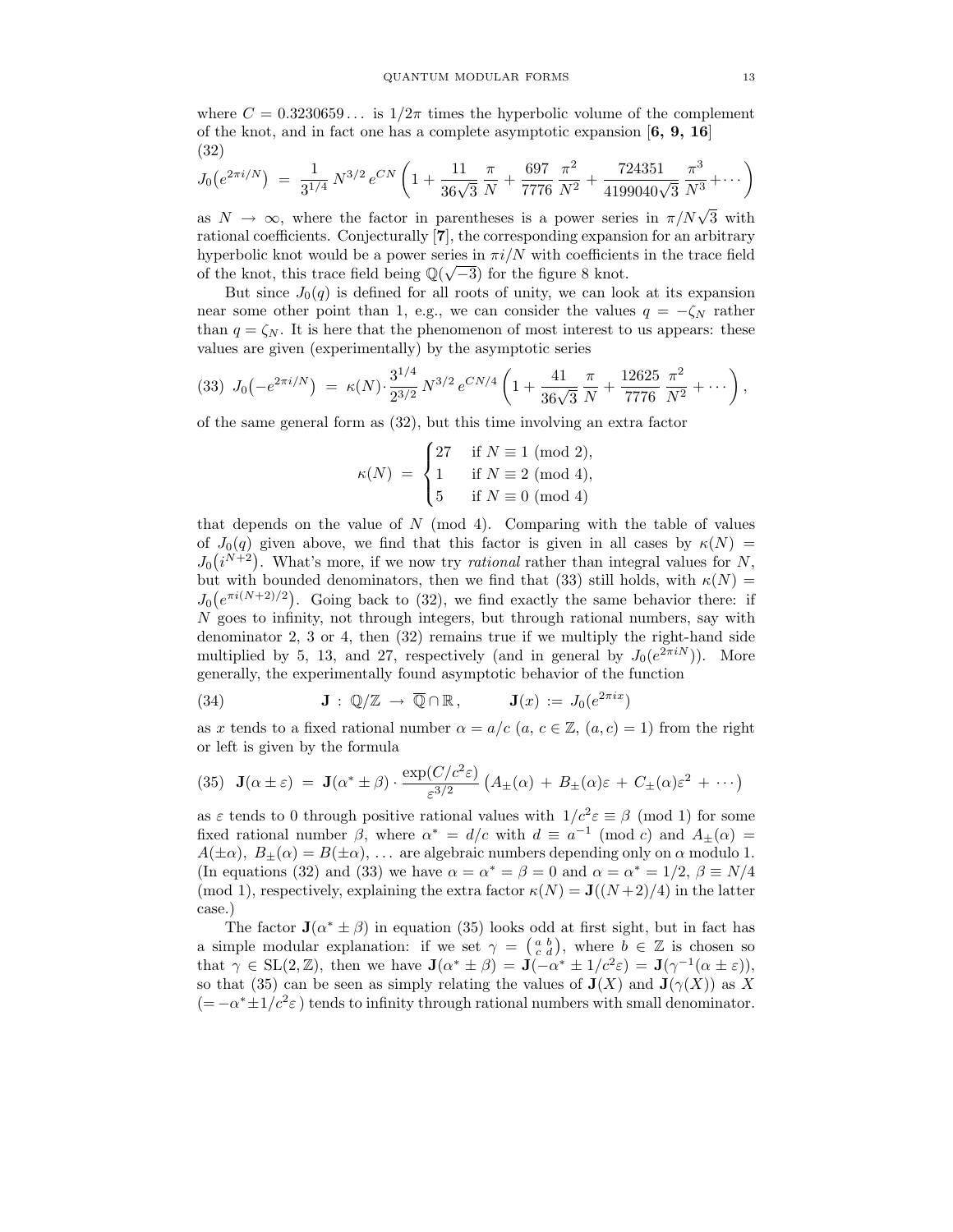The asymptotic formula (35) is therefore equivalent to the first part of the following conjecture generalizing formulas (32) and (33):

CONJECTURE. Let  $\alpha \in \mathbb{Q}$  and choose  $\gamma \in SL(2,\mathbb{Z})$  with  $\gamma(\infty) = \alpha$ . Then for suitable real numbers  $S_0(\alpha)$ ,  $S_1(\alpha)$ , ... depending only on  $\alpha$  (mod 1) we have an asymptotic expansion

(36) 
$$
\frac{\mathbf{J}(\gamma(X))}{\mathbf{J}(X)} \sim (\pi/\hbar)^{3/2} \exp\left(\sum_{n=0}^{\infty} S_n(\alpha) \hbar^{n-1}\right), \quad \hbar = \frac{\pi/\sqrt{3}}{X - \gamma^{-1}(\infty)}
$$

as  $X \rightarrow \infty$  through rational numbers with bounded denominators. The value of  $S_0(\alpha)$  is independent of  $\alpha$  and is equal to  $\pi C/\sqrt{3}$ , while  $S_1(\alpha) \in \mathbb{Q} \log(K_{\alpha}^{\times})$  and  $S_n(\alpha) \in K_\alpha$  for  $n \geq 2$ , where  $K_\alpha$  is the maximal real subfield of the cyclotomic field  $\mathbb{Q}(\sqrt{-3}, e^{2\pi i \alpha})$ .

We expect that a similar conjecture should hold for any hyperbolic knot complement, with  $\hbar$  being defined as  $\pi i/(X - \gamma^{-1}(\infty))$  (we divided this by  $\sqrt{-3}$  in our special case to make everything real) and  $K_{\alpha}$  being replaced by  $K(e^{2\pi i \alpha})$ , where K is the trace field of the knot. The case when  $\alpha = 0$  and  $X \in \mathbb{Z}$  is precisely the arithmeticity conjecture from [7] which was cited earlier.

Observe that the correctness of (36) is unchanged by replacing  $(\gamma, X)$  by  $(\gamma T, X - 1)$  or  $(T\gamma, X)$ , where  $T = \begin{pmatrix} 1 & 1 \\ 0 & 1 \end{pmatrix}$ , since these changes do not affect the left-hand side or the quantity  $\hbar$ , so the quantities  $S_n(\alpha)$  really do depend only on  $\alpha$ rather than on  $\gamma$ , and are periodic in  $\alpha$ .

Here is a table of the numerically obtained values of  $S_n(\alpha)$  for some small n and simple  $\alpha$ , where in the last line  $\varepsilon_k$  ( $k = 1, 2, 3$ ) denotes the real cyclotomic unit  $\zeta^k + \zeta^{-k}$  with  $\zeta = \zeta_3^{-1} e^{4\pi i a/5}$  and  $\pi_{29} = 2 - \varepsilon_1 + \varepsilon_2 + 2\varepsilon_3$ , a prime of  $\mathbb{Q}(\zeta)$  of norm −29.

| $\alpha$                               | $\exp(S_1(\alpha))$                                                                   | $S_2(\alpha)$                                                   | $S_3(\alpha)$                            | $S_4(\alpha)$                                           |
|----------------------------------------|---------------------------------------------------------------------------------------|-----------------------------------------------------------------|------------------------------------------|---------------------------------------------------------|
| 0                                      | $\overline{3}$                                                                        | $\frac{11}{2^2 3^2}$                                            | $\frac{2}{3^2}$                          | 1081<br>$2^{1}3^{5}5$                                   |
| $\frac{1}{2}$                          | $(2^3/3)^{1/2}$                                                                       | $\frac{41}{2^4 3^2}$                                            | $\frac{19}{2^3 3^2}$                     | 71089<br>$2^{7}3^{5}5$                                  |
| $\frac{1}{3}$                          | $2\cdot 3^{2/3}$                                                                      | $\frac{37}{2^2 3^3}$                                            | $\frac{401}{2^13^6}$                     | 30767<br>$2^{1}3^{8}5$                                  |
| $\frac{2}{3}$                          | $3^{4/3}$                                                                             | $\frac{25}{2^2 3^3}$                                            | $\frac{182}{3^6}$                        | 29027<br>$2^{1}3^{8}5$                                  |
|                                        | $2^{7/2} \cdot 3^{5/6}$                                                               | $\frac{193}{2^4 3^3}$                                           | $\frac{24691}{2^73^6}$                   | 8027957<br>$2^93^85$                                    |
| $\frac{1}{6}$ $\frac{5}{6}$            | $2^{3/2} \cdot 3^{13/6}$                                                              | $\frac{67}{2^43^3}$                                             | $\frac{1289}{2^33^6}$                    | 1759883<br>27385                                        |
| $\pm \frac{1}{4}$                      | $2^3(2\sqrt{3}\pm 1)$<br>$3(2\pm\sqrt{3})^{1/4}$                                      | $1855 \pm 360 \sqrt{3}$<br>$2^{6}3^{2}11$                       | $71132 \pm 3123\sqrt{3}$<br>$2^83^211^2$ | $1499191589 \pm 43727850\sqrt{3}$<br>$2^{11}3^55^111^3$ |
| $\it a$<br>$\frac{1}{5}$ , 5 $\nmid a$ | $\frac{(5^3/3)^{1/2} \pi_{29} }{(\varepsilon_1^3\varepsilon_3/\varepsilon_2)^{1/10}}$ | $\frac{1}{2^2 3^2 5^3 \pi_{29}} \big( 2678 - 943 \varepsilon_1$ | .                                        | .                                                       |
|                                        |                                                                                       | $+1831\varepsilon_2+2990\varepsilon_3$                          |                                          |                                                         |

Formulas (35) or (36) say that the values of  $J(x)$  as x approaches any given rational number go exponentially rapidly to infinity and lie on certain smooth curves (countably many, all proportional to one another) depending on the rational number in question. This behavior can be seen clearly in the graph of the function J, which looks as follows, where because of the very rapid growth we have plotted  $f(x) = \log(\mathbf{J}(x))$  rather than **J** itself, so that now the different curves containing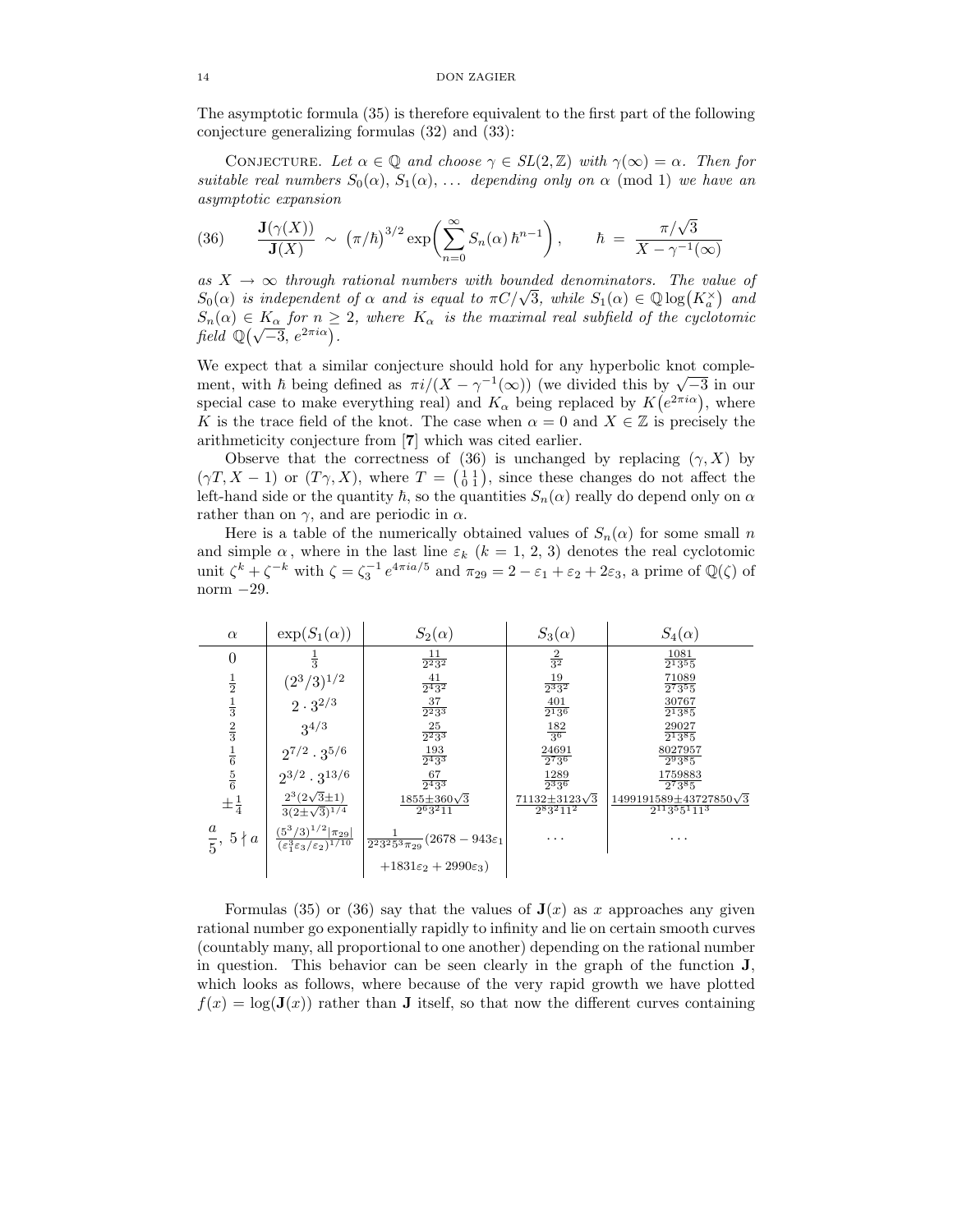the points of the graph with argument near any fixed rational point differ by vertical translations:



Figure 3. Graph of  $f(x) = \log(\mathbf{J}(x))$ 

To make more sense of this graph, we do as in Examples 1–4 and compare the values of  $f(x)$  at x and  $1/x$ . The graph of the difference indeed looks much better than the graph of  $f$  itself:



The behavior that we see here is a consequence of the conjecture above, which can easily be seen to imply that the function  $h(x)$  has a jump at every rational point  $\alpha = a/c$  but is  $C^{\infty}$  as we approach  $\alpha$  from the left or from the right, with limiting values of the form  $h^{\pm}(\alpha) = \pm C/ac + \log(\beta_{\pm}(\alpha))$  as x approaches  $\alpha$  from the left or from the right, where  $\beta_{\pm}(\alpha)$  are real algebraic numbers. This smoothness from the two sides can be seen more clearly by looking more closely at the graph of  $h(x)$  in the neighborhood of a rational point  $\alpha$  with small denominator, say  $\alpha = 3/8$ :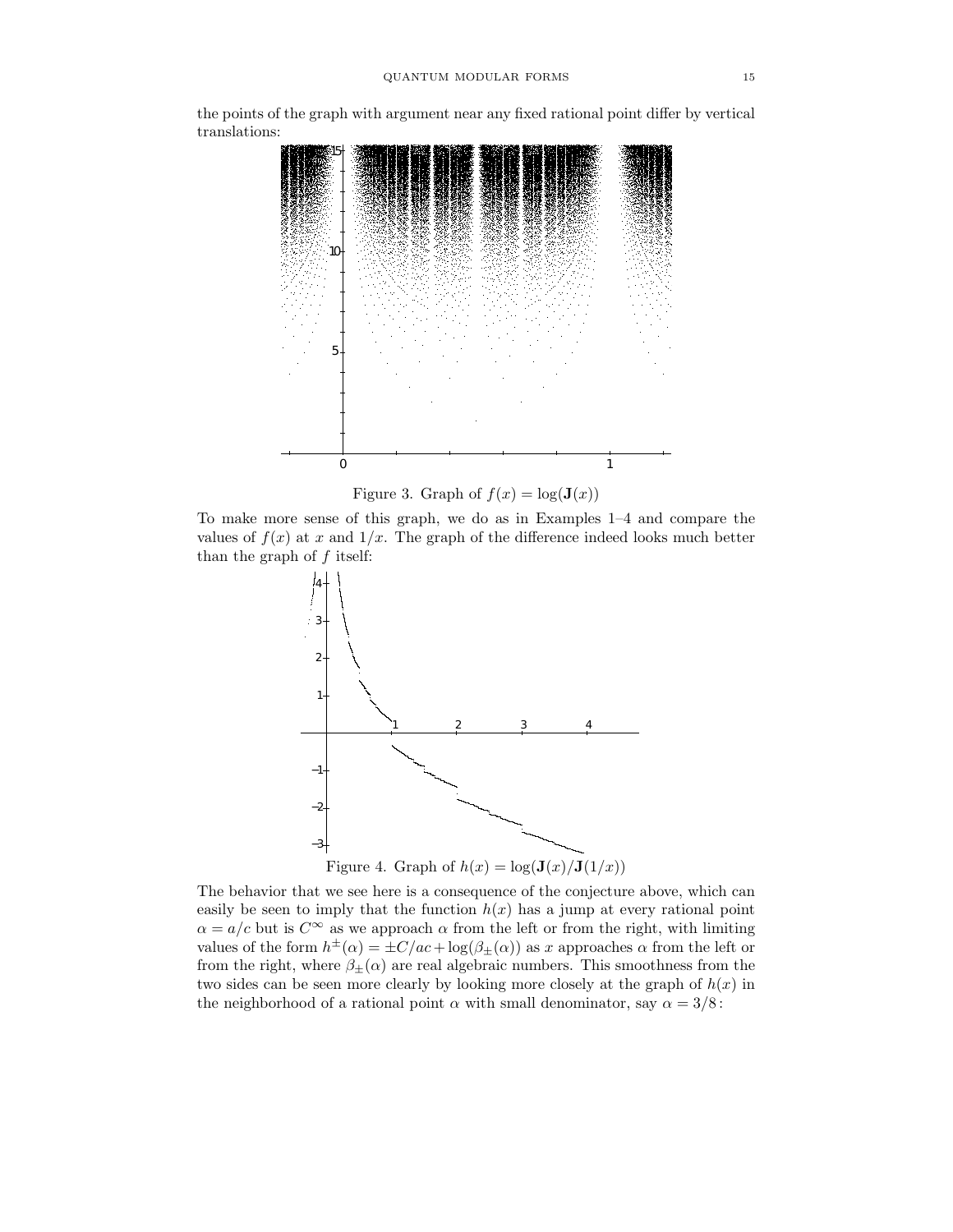

Figure 5. Graphs of  $h(x)$  near  $x = 3/8$ 

By contrast, in a small interval around the point  $1/\phi$  ( $\phi = (1 + \sqrt{5})/2 =$  golden ratio), where there are no points with particularly small denominator, we get the following picture



Figure 6. Graph of  $h(x)$  near  $x = 1/\phi$ 

showing that, unlike what the picture in Figure 4 might have suggested,  $h(x)$  is not monotone decreasing on  $\{x > 0\}$  and seeming to indicate that the function  $h(x)$  is continuous but in general not differentiable at irrational values of x.

### References

- [1] J.E. Andersen and S.K. Hansen, Asymptotics of the quantum invariants for surgeries on the figure 8 knot. J. Knot Theory Ramifications 15 (2006), 479–548.
- [2] G. E. Andrews, F. J. Dyson and D. Hickerson, Partitions and indefinite quadratic forms. Invent. Math. 91 (1988), 391–407.
- [3] R. Bruggeman, Quantum Maass forms. In "The conference on L-functions, Fukuoka, Japan 18–23 February 2006" (eds. L. Weng and M. Kaneko), World Scientific (2007), 1–15.
- [4] H. Cohen, q-identities for Maass waveforms. Invent. Math. 91 (1988), 409–422.
- [5] B. Conrey, Reciprocity for a cotangent sum, the Riemann hypothesis, and the period function of an Eisenstein series. Preprint, 2010.
- [6] O. Costin and S. Garoufalidis, Resurgence of 1-dimensional sums of Sum-Product type. In preparation.